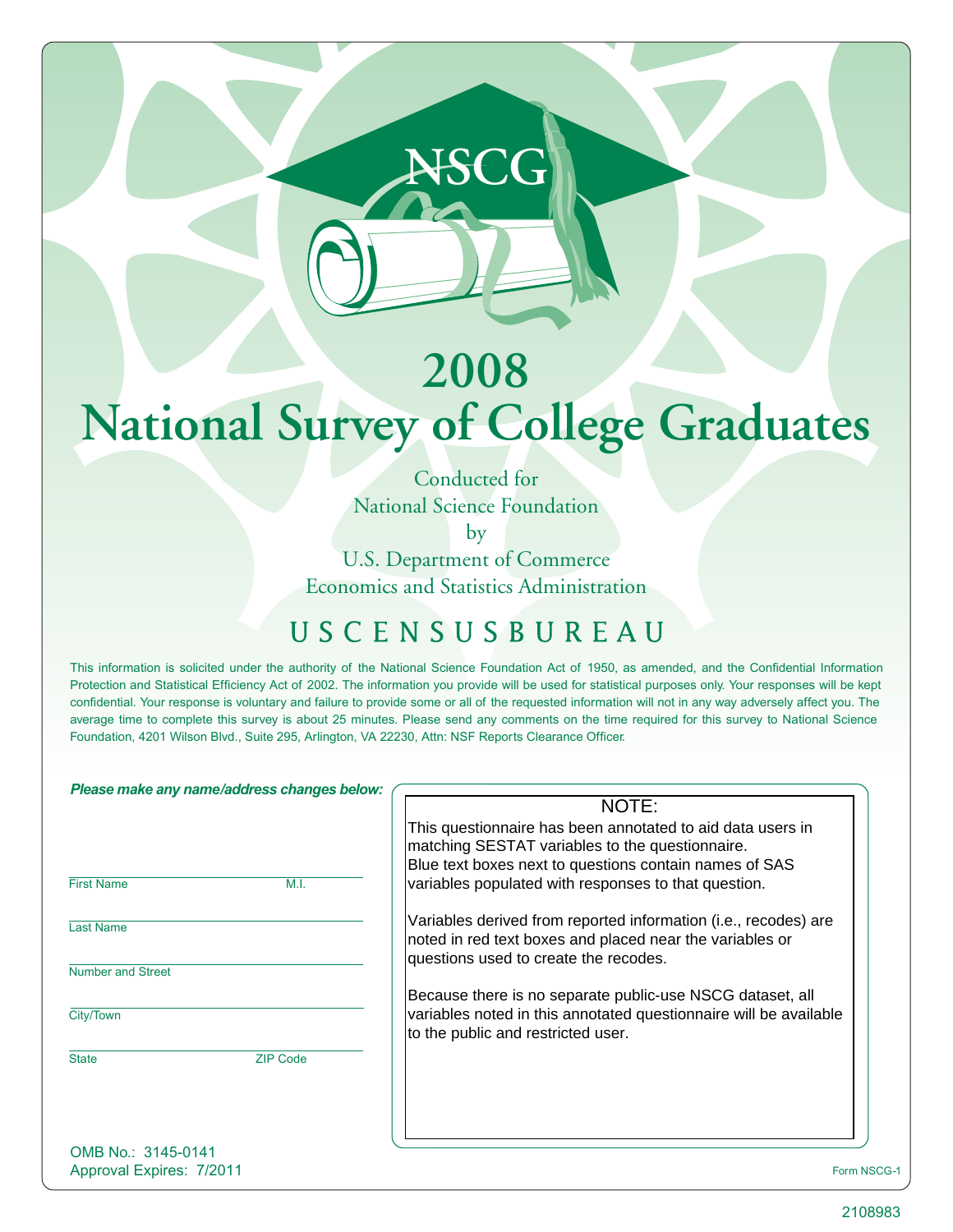|                                      | Page 1                                                                                                                                |              |                                                                                                             |
|--------------------------------------|---------------------------------------------------------------------------------------------------------------------------------------|--------------|-------------------------------------------------------------------------------------------------------------|
|                                      | <b>Part A - Employment Situation</b>                                                                                                  | A4.          | Prior to the week of October 1, 2008, when did you<br>last work for pay or profit?                          |
| <b>LFSTAT</b><br>A1.<br><b>WRKG</b>  | Were you working for pay or profit during the<br>week of October 1, 2008?                                                             | <b>LWNVR</b> | $\sim$ Mark this box if you never worked for<br>pay or profit and then go to page 7,<br>question D1         |
|                                      | Working includes being a student on paid work-study,<br>self-employed, or on any type of paid or unpaid leave,<br>including vacation. |              | Year<br>Month<br><b>LAST WORKED</b>                                                                         |
|                                      | Use an X to mark your answer.                                                                                                         |              | <b>LWMN</b><br><b>LWYR</b>                                                                                  |
|                                      | $\sim$ 1 Yes $\rightarrow$ Go to page 2, question A8<br>$2$ No                                                                        | A5.          | What was the title of the last job you held prior to<br>the week of October 1, 2008?                        |
|                                      |                                                                                                                                       |              | Example: Financial analyst                                                                                  |
|                                      |                                                                                                                                       |              |                                                                                                             |
|                                      |                                                                                                                                       |              |                                                                                                             |
| A2.                                  | (If No) Did you look for work during the four                                                                                         | A6.          | What kind of work were you doing on this last                                                               |
| <b>LOOKWK</b>                        | weeks preceding October 1, 2008? This would be<br>between September 3rd and October 1st.                                              |              | job - that is, what were your duties and<br>responsibilities on your last job? Please be                    |
|                                      | Yes                                                                                                                                   |              | as specific as possible, including any area of<br>specialization.                                           |
|                                      | No.<br>2 <sup>1</sup>                                                                                                                 |              |                                                                                                             |
|                                      |                                                                                                                                       |              | Example: Analyzed financial information, prepared<br>technical reports. Specialized in asset<br>management. |
| A3.                                  | What were your reasons for not working during<br>the week of October 1, 2008?                                                         |              |                                                                                                             |
|                                      | Mark Yes or No for each item.                                                                                                         |              |                                                                                                             |
|                                      | Yes No                                                                                                                                |              |                                                                                                             |
| <b>NWRET</b>                         | 1<br>2                                                                                                                                |              |                                                                                                             |
|                                      | Year retired<br>NWRTYR<br>If Yes-                                                                                                     |              |                                                                                                             |
|                                      |                                                                                                                                       |              |                                                                                                             |
| <b>NWLAY</b>                         | 2                                                                                                                                     |              |                                                                                                             |
| <b>NWSTU</b>                         | 3<br>$2^{\square}$                                                                                                                    |              |                                                                                                             |
| <b>NWFAM</b><br><b>NWILL</b>         | 4<br>5<br>Chronic illness or                                                                                                          | A7.          | Using the JOB CATEGORY list on pages 11-12,<br>choose the code that best describes the last job             |
|                                      | $2$                                                                                                                                   |              | you held prior to the week of October 1, 2008.                                                              |
| <b>NWOCNA</b>                        | 6<br>2                                                                                                                                |              | NOCLSTX<br><b>NOCLST</b>                                                                                    |
| NWNOND <sup>1</sup> 7<br><b>NWOT</b> | 2 <br>8                                                                                                                               |              | Go to page 6,<br>question A37<br><b>NOCMLST</b><br>CODE<br><b>NOCNLST</b>                                   |
|                                      |                                                                                                                                       |              | NOTE: Job category codes range from 010 to 500                                                              |
|                                      |                                                                                                                                       |              |                                                                                                             |
|                                      |                                                                                                                                       |              |                                                                                                             |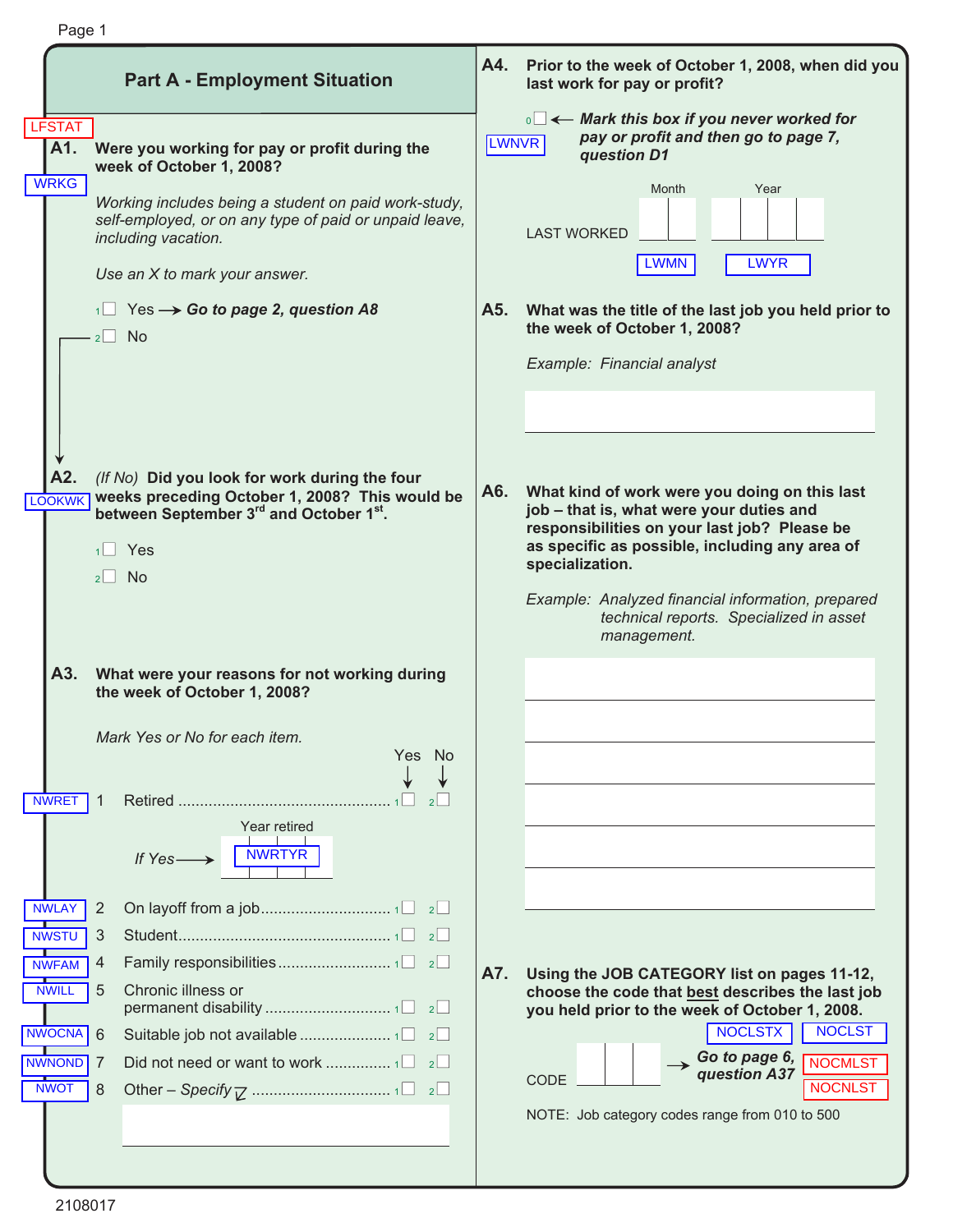**A11. Which one of the following best describes your principal employer during the week of** 

**October 1, 2008? Were you...** 

| A8. | Who was your principal employer during the<br>week of October 1, 2008?                                                                                 | Mark one answer.                                                                                                   | <b>NEDTP</b>               |
|-----|--------------------------------------------------------------------------------------------------------------------------------------------------------|--------------------------------------------------------------------------------------------------------------------|----------------------------|
|     | If you had more than one job, report the one for<br>which you worked the most hours that week.                                                         | SELF-EMPLOYED or a BUSINESS OWNER<br>In a non-incorporated business, professional<br>$1 \Box$<br>practice, or farm |                            |
|     | If your employer had more than one location,<br>report the location that employed you.                                                                 | 2 In an incorporated business, professional<br>practice, or farm                                                   |                            |
|     | If you worked for a contracting or consulting<br>company, report the name of that company, not<br>the client organization.                             | PRIVATE SECTOR employee<br>In a for-profit company or organization<br>3                                            |                            |
|     | <b>Employer Name</b><br><b>INSTCOD</b><br><b>CARNEG</b>                                                                                                | In a non-profit organization (including tax-exempt<br>4<br>and charitable organizations)                           |                            |
|     | Department/Division<br>CARN05C                                                                                                                         | <b>GOVERNMENT</b> employee                                                                                         |                            |
|     | <b>PUBPRI</b><br>City/Town<br>PBPR05C                                                                                                                  | 5 In a local government (e.g., city, county, school<br>district)                                                   |                            |
|     | <b>State</b><br><b>EMST</b>                                                                                                                            | In a state government (including state colleges/<br>$6 \Box$<br>universities)                                      |                            |
|     | <b>EMRG</b><br>ZIP Code<br><b>EMUS</b>                                                                                                                 | $7\Box$ In the U.S. military service, active duty or<br>Commissioned Corps (e.g., USPHS, NOAA)                     |                            |
| A9. | What was that employer's main business or<br>industry; that is, what did that employer make                                                            | In the U.S. government (e.g., civilian employee)<br>8                                                              |                            |
|     | or do?                                                                                                                                                 | OTHER type of employee<br>9□ Other – Specify type of employer $\overline{V}$                                       |                            |
|     | If your principal employer had more than one type of<br>business, report the type of business primarily<br>performed at the location where you worked. |                                                                                                                    |                            |
|     | Example: Production of microprocessor chips                                                                                                            | A12. Was your principal employer an educational                                                                    |                            |
|     | <b>EMPLOYER'S MAIN BUSINESS</b>                                                                                                                        | institution?                                                                                                       | <b>EMED</b>                |
|     |                                                                                                                                                        | $1 \square$ Yes                                                                                                    |                            |
|     |                                                                                                                                                        | $_2\square$ No $\rightarrow$ Go to page 3, question A14                                                            |                            |
|     |                                                                                                                                                        | A13. (If Yes) Was the educational institution where you<br>worked a                                                |                            |
|     | A10. Counting all locations where this employer                                                                                                        | Mark one answer.                                                                                                   | <b>EDTP</b><br><b>EMTP</b> |
|     | operates, how many people work for your<br>principal employer? Your best estimate is fine.                                                             | Preschool, elementary, middle,<br>1<br>or secondary school or system                                               | <b>EMSECDT</b>             |
|     | Mark one answer.<br><b>EMSIZE</b><br>10 or fewer employees<br>1                                                                                        | Two-year college, community college, or<br>2<br>technical institute                                                | <b>EMSECSM</b>             |
|     | 11 - 24 employees<br>2 <sup>2</sup>                                                                                                                    | Four-year college or university, other than a<br>3<br>medical school                                               |                            |
|     | 25 - 99 employees<br>3 <sup>2</sup><br>100 - 499 employees<br>4                                                                                        | Medical school (including university-affiliated<br>4<br>hospital or medical center)                                |                            |
|     | 500 - 999 employees<br>5 <sup>1</sup>                                                                                                                  | University-affiliated research institute<br>$5\Box$                                                                |                            |
|     | 1,000 - 4,999 employees<br>$6+$                                                                                                                        | Other – Specify $\nabla$<br>6                                                                                      |                            |
|     | 5,000 - 24,999 employees<br>7 <sup>°</sup>                                                                                                             |                                                                                                                    |                            |
|     | 25,000+ employees<br>8 <sup>2</sup>                                                                                                                    |                                                                                                                    |                            |
|     |                                                                                                                                                        |                                                                                                                    |                            |

**Principal Employer**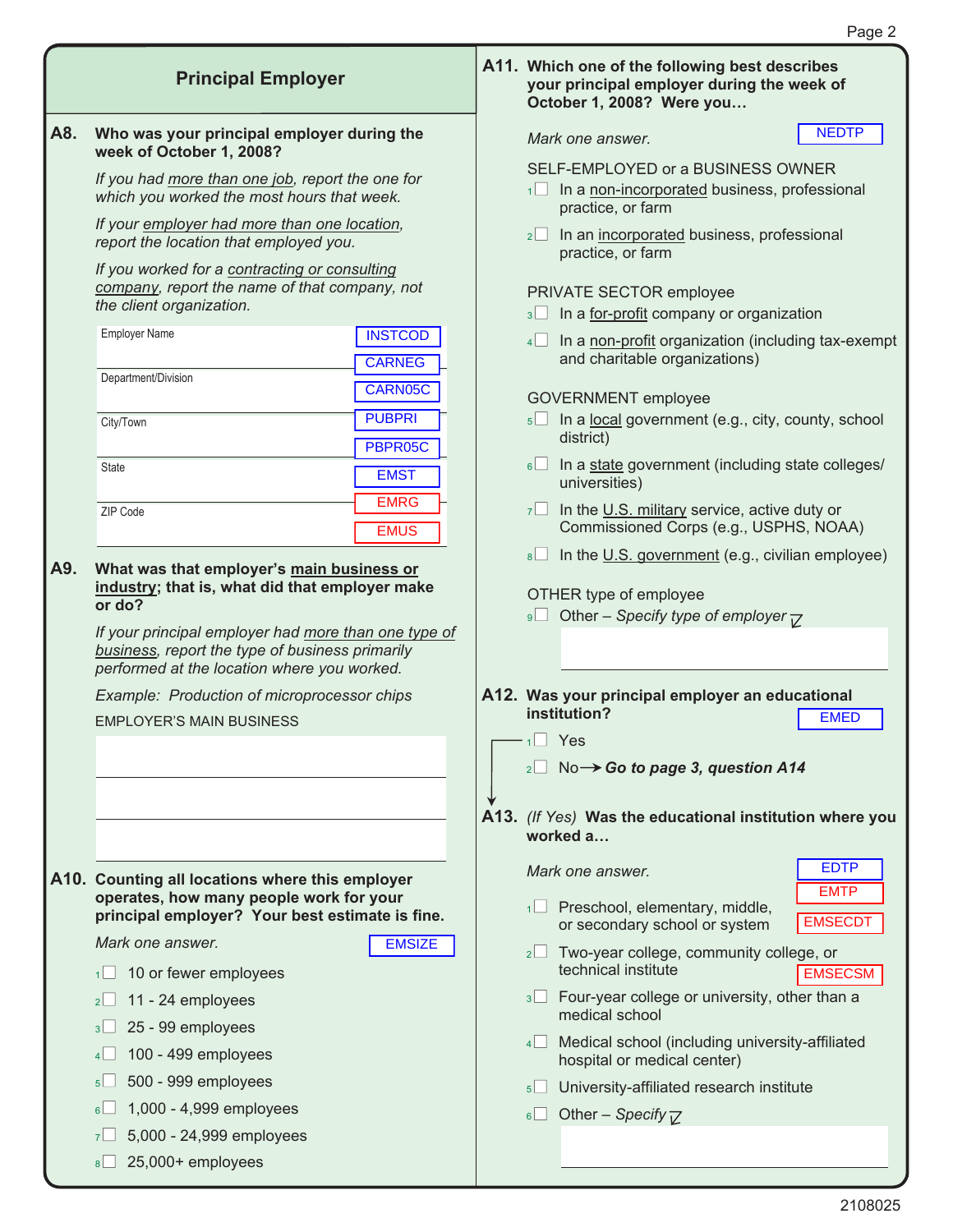|                                | <b>Principal Job</b>                                                                                                                                                                                                                                                                                                            | A18. During what month and year did you start this<br>job (that is, the principal job you held during the<br>week of October 1, 2008)?                                                                                                                                                                        |
|--------------------------------|---------------------------------------------------------------------------------------------------------------------------------------------------------------------------------------------------------------------------------------------------------------------------------------------------------------------------------|---------------------------------------------------------------------------------------------------------------------------------------------------------------------------------------------------------------------------------------------------------------------------------------------------------------|
|                                | A14. What was the title of the principal job you held<br>during the week of October 1, 2008?<br>Example: Financial analyst                                                                                                                                                                                                      | Month<br>Year<br>PRINCIPAL JOB STARTED<br><b>STRTYR</b><br>STRTMN                                                                                                                                                                                                                                             |
|                                | A15. What kind of work were you doing on this job -<br>that is, what were your duties and responsibilities<br>on your principal job? Please be as specific as<br>possible, including any area of specialization.<br>Example: Analyzed financial information, prepared<br>technical reports. Specialized in asset<br>management. | A19. To what extent was your work on your principal<br>job related to your highest degree? Was it<br>Mark one answer.<br>Closely related<br>1 <sup>1</sup><br>Go to page 4,<br>question A22<br>Somewhat related<br>2 <sup>1</sup><br>3 <sup>1</sup> Not related<br><b>OCEDRLP</b>                             |
|                                |                                                                                                                                                                                                                                                                                                                                 | A20. (If Not related) Did these factors influence your<br>decision to work in an area outside the field of<br>your highest degree?<br>Mark Yes or No for each item.<br>Yes<br>No.<br><b>NRPAY</b><br>Pay, promotion opportunities 1<br>2<br><b>NRCON</b><br>Working conditions (e.g., hours,<br>$\mathsf{I}2$ |
|                                | A16. Using the JOB CATEGORY list on pages 11-12,<br>choose the code that best describes the<br>principal job you held during the week of<br>October 1, 2008.<br><b>NOCPRMG</b><br><b>NOCPRX</b><br><b>NOCPRNG</b><br><b>NOCPR</b><br>CODE<br><b>NOCPRPB</b>                                                                     | equipment, working environment)1<br>$\vert$ 2 $\vert$<br><b>NRLOC</b><br>I3<br>$\vert$ 2 $\vert$<br>Change in career or professional<br><b>NRCHG</b><br><b>NRFAM</b><br>Family-related reasons (e.g.,<br>5<br>NROCNA 6<br>Job in highest degree field not<br><b>NROT</b>                                      |
| <b>MGRNAT</b><br><b>MGRSOC</b> | NOTE: Job category codes range from 010 to 500<br>A17. Did your duties on this job require the technical<br>expertise of a bachelor's degree or higher in<br>Mark Yes or No for each item.<br>Yes No<br>Engineering, computer science,<br>math, or the natural sciences1<br>$\left  \frac{2}{2} \right $<br>$\overline{2}$      | Some other reason - Specify $\overline{V}$ 1 2<br>7<br>A21. Which two factors in question A20 were your<br>most important reasons for working in an area<br>outside the field of your highest degree?<br>Enter number of appropriate reason from question<br>A20 above.                                       |
| MGROTH 3                       | Some other field (e.g., health,<br>business, or education) – Specify $\overline{V}$ 1 2                                                                                                                                                                                                                                         | <b>NRREA</b><br>$\mathbf{1}$<br>Most important reason<br><b>NRSEC</b><br>$\overline{2}$<br>Second most important reason<br>(Enter "0" if no second reason)                                                                                                                                                    |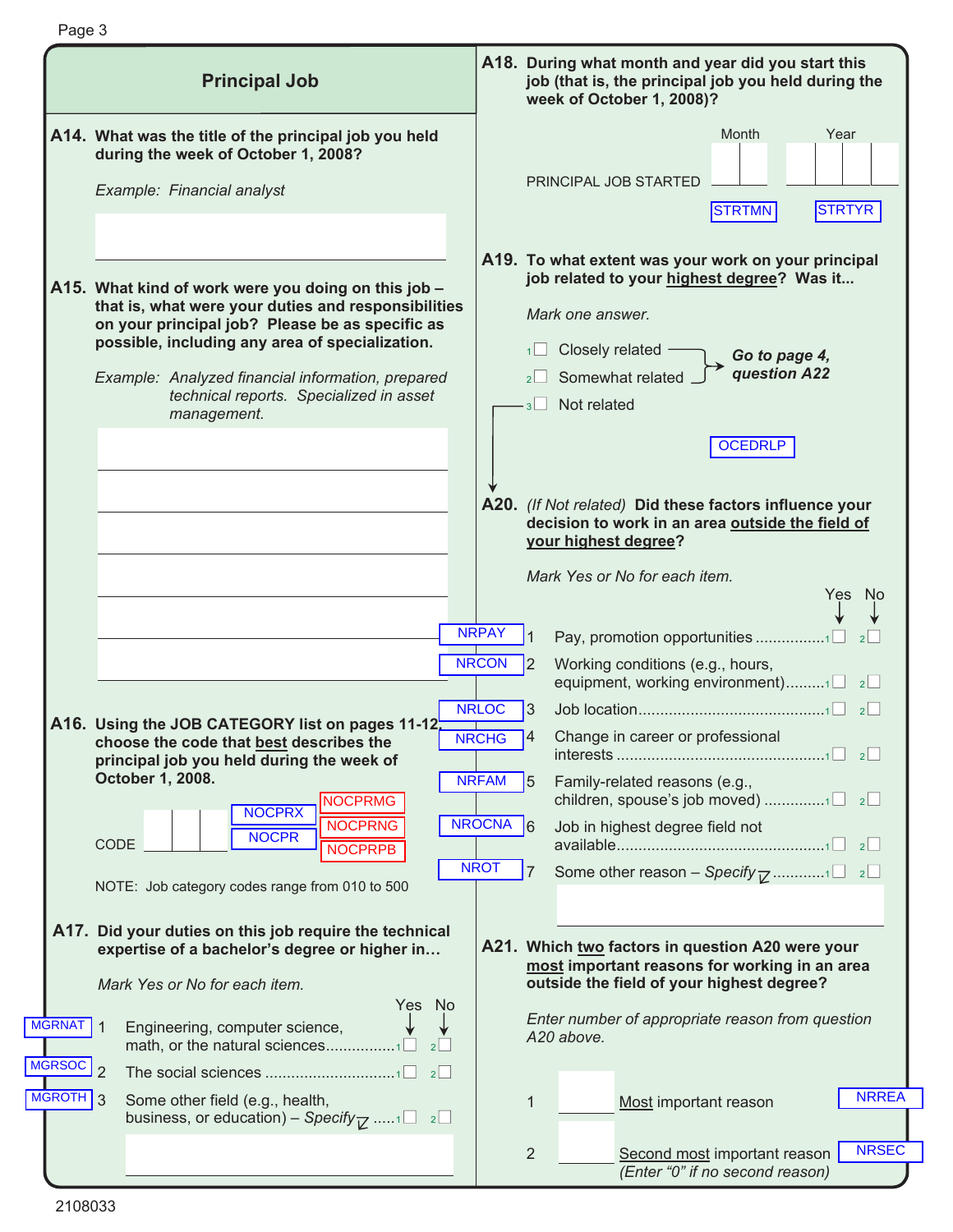|                                                                                                       | A22. The next question is about your work activities<br>on your principal job. Which of the following<br>work activities occupied at least 10 percent of<br>your time during a typical work week on this<br>job?                                                                                                                                                                                                                                          | A24. Did you supervise the work of others as part of<br>the principal job you held during the week of<br>October 1, 2008?<br>Mark "Yes" if you recommended or initiated<br>personnel actions such as hiring, firing, evaluating,                                                                                                                                                                       |
|-------------------------------------------------------------------------------------------------------|-----------------------------------------------------------------------------------------------------------------------------------------------------------------------------------------------------------------------------------------------------------------------------------------------------------------------------------------------------------------------------------------------------------------------------------------------------------|--------------------------------------------------------------------------------------------------------------------------------------------------------------------------------------------------------------------------------------------------------------------------------------------------------------------------------------------------------------------------------------------------------|
|                                                                                                       | Mark Yes or No for each item.<br>Yes No                                                                                                                                                                                                                                                                                                                                                                                                                   | or promoting others.<br><b>SUPWK</b>                                                                                                                                                                                                                                                                                                                                                                   |
| <b>WAACC</b><br><b>WABRSH</b><br>WAAPRSH <sub>3</sub>                                                 | Accounting, finance, contracts1<br>2<br>Basic research - study directed<br>toward gaining scientific knowledge<br>Applied research - study directed<br>toward gaining scientific knowledge                                                                                                                                                                                                                                                                | Teachers should not count students.<br>$1 \square$ Yes<br>$_2$ No $\rightarrow$ Go to question A26<br>A25. (If Yes) How many people did you typically<br><b>Number</b>                                                                                                                                                                                                                                 |
| <b>WADEV</b><br>$\overline{14}$<br>WADSN <sub>5</sub><br>WACOM 6<br>WAEMRL 7                          | Development - using knowledge<br>gained from research for the<br>production of materials, devices $1 \Box$ $2 \Box$<br>Design of equipment, processes,<br>Computer programming, systems<br>Human resources - including<br>recruiting, personnel development,                                                                                                                                                                                              | Supervised<br><b>SUPDIR</b><br>Supervise directly?<br>1<br>(If none, enter "0")<br>2 Supervise indirectly through<br><b>SUPIND</b><br>subordinate supervisors?<br>(If none, enter "0")                                                                                                                                                                                                                 |
| WAMGMT <sup>8</sup><br>WAPROD <sup>19</sup><br>WASVC 10<br><b>WAQM</b><br><b>WATEA</b><br><b>WAOT</b> | Managing or supervising people or<br>Production, operations,<br><b>ACTCAP</b><br>maintenance (e.g., chip production,<br>operating lab equipment)<br><b>ACTDED</b><br>Professional services (e.g., health<br><b>ACTMGT</b><br>care, counseling, financial services,<br><b>ACTRES</b><br><b>ACTRD</b><br>WASALE 11 Sales, purchasing, marketing,<br>customer service, public relations<br><b>ACTRDT</b><br>12 Quality or productivity<br><b>ACTTCH</b><br>2 | A26. How would you rate your overall satisfaction<br>with the principal job you held during the week<br>of October 1, 2008?<br><b>JOBSATIS</b><br>Mark one answer.<br>Very satisfied<br>Somewhat satisfied<br>$2$  <br>Somewhat dissatisfied<br>$3+$<br>Very dissatisfied<br>A27. As of the week of October 1, 2008, what was your<br>basic annual salary on your principal job, before<br>deductions? |
| WAPRI <sup>*</sup> 1<br>WASEC* 2                                                                      | A23. On which two activities in question A22 did you<br>work the most hours during a typical week on<br>this job?<br>Enter number of appropriate activity from question<br>A22 above.<br><b>WAPRSM*</b><br>Activity most hours<br><b>WASCSM</b><br>Activity second most hours<br>(Enter "0" if no second most)                                                                                                                                            | Do not include bonuses, overtime, or additional<br>compensation for summertime teaching or<br>research.<br>If you are not salaried, please estimate your earned<br>income, excluding business expenses.<br>\$<br>.00<br>ANNUAL SALARY OR EARNED INCOME<br><b>SALARY</b><br><b>SALARP</b>                                                                                                               |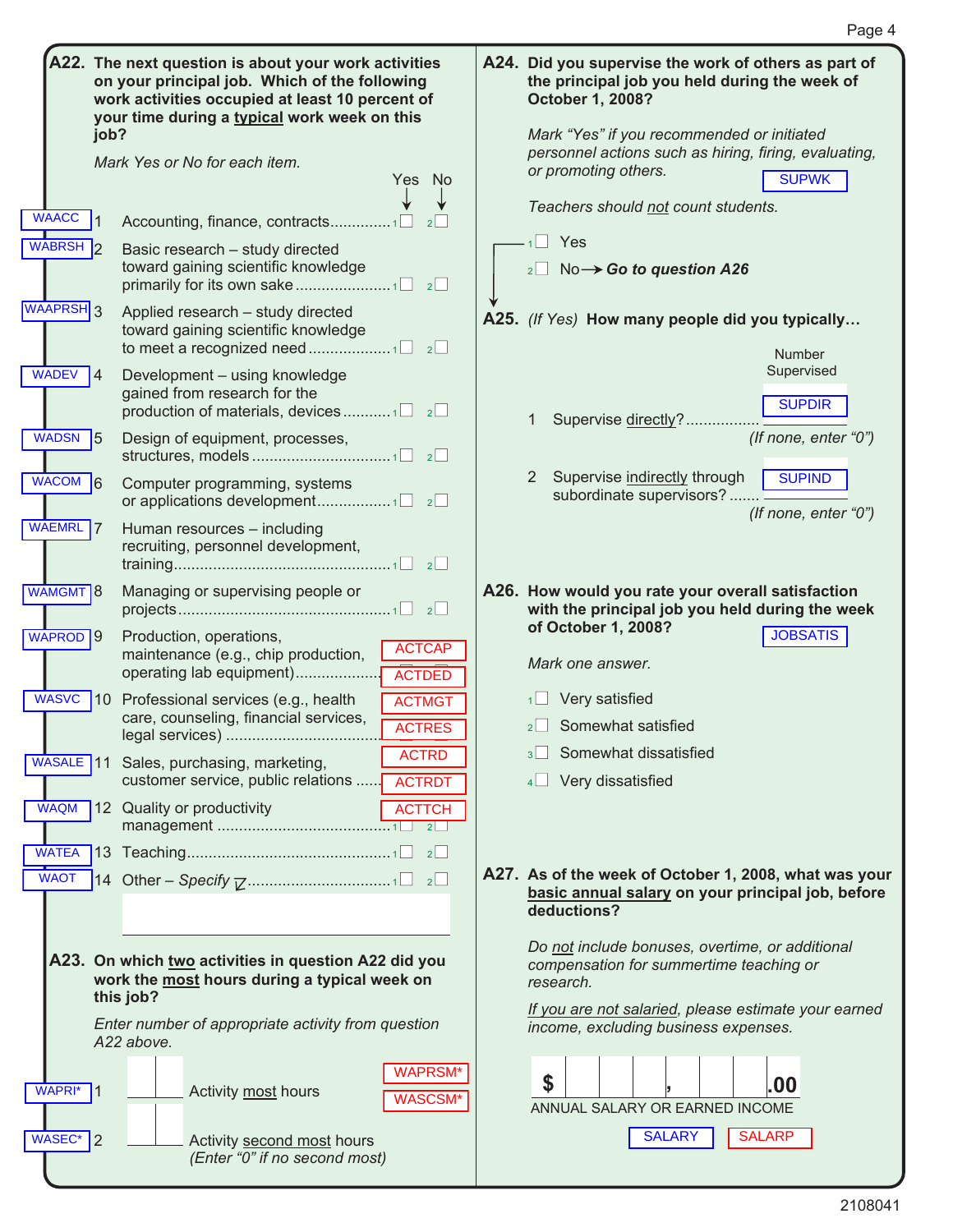| Page 5          |                                                                                                              |                                                                                                                                                                                                               |
|-----------------|--------------------------------------------------------------------------------------------------------------|---------------------------------------------------------------------------------------------------------------------------------------------------------------------------------------------------------------|
|                 | A28. Was this salary based on a 52-week year, or less<br>than that?<br>Include paid vacation and sick leave. | A32. During the week of October 1, 2008, were you<br>working for pay (or profit) at a second job (or<br>business), including part-time, evening, or<br>weekend work?                                          |
| <b>WKSYR</b>    | 52-week year                                                                                                 | <b>OCSI</b><br>$1 \square$ Yes                                                                                                                                                                                |
| <b>WKSWK</b>    | Less than 52 weeks                                                                                           | $_2\square$ No $\rightarrow$ Go to page 6, question A37                                                                                                                                                       |
|                 |                                                                                                              |                                                                                                                                                                                                               |
|                 | NUMBER OF WEEKS<br><b>WKSLYR</b><br><b>PER YEAR</b>                                                          | A33. (If Yes) What was the title of the second job you<br>held during the week of October 1, 2008?                                                                                                            |
|                 | A29. During a typical week on your principal job, how<br>many hours did you work?                            | If you had more than two jobs that week, report the<br>job where you worked the second most hours.<br>Example: Software salesperson                                                                           |
|                 | <b>NUMBER OF HOURS</b><br><b>HRSWK</b><br><b>WORKED PER WEEK</b>                                             |                                                                                                                                                                                                               |
|                 | If fewer than 35 hours, go to question A30.                                                                  |                                                                                                                                                                                                               |
|                 | If 35 or more hours, go to question A32.                                                                     | A34. What kind of work were you doing on this job -<br>that is, what were your duties and responsibilities<br>on your second job? Please be as specific as<br>possible, including any area of specialization. |
|                 | A30. (If fewer than 35 hours) Did you want to work 35 or<br>more hours per week on your principal job?       | Example: Sell software for personal computers.                                                                                                                                                                |
| <b>PJWTFT</b>   | Yes                                                                                                          |                                                                                                                                                                                                               |
|                 | <b>No</b><br>2                                                                                               |                                                                                                                                                                                                               |
|                 | A31. For which of the following reasons did you<br>usually work fewer than 35 hours per week                 |                                                                                                                                                                                                               |
|                 | on the principal job you held during the week<br>of October 1, 2008?                                         |                                                                                                                                                                                                               |
|                 | Mark Yes or No for each item.                                                                                |                                                                                                                                                                                                               |
|                 | Yes No                                                                                                       |                                                                                                                                                                                                               |
| <b>PJRET</b>    | Previously retired or semi-retired  1□<br>2<br>-1                                                            | A35. Using the JOB CATEGORY list on pages 11-12,                                                                                                                                                              |
|                 | Year retired                                                                                                 | choose the code that best describes the second<br>job you held during the week of October 1, 2008.                                                                                                            |
|                 | <b>PJRETYR</b><br>If $Yes \longrightarrow$                                                                   | <b>NOCSMG</b>                                                                                                                                                                                                 |
| <b>PJSTU</b>    | $\overline{1}2$<br>2                                                                                         | <b>NOCSX</b><br><b>NOCSNG</b><br><b>NOCS</b><br>CODE                                                                                                                                                          |
| <b>PJFAM</b>    | 3<br>2                                                                                                       | <b>NOCSPB</b>                                                                                                                                                                                                 |
| <b>PJILL</b>    | 4<br>2                                                                                                       | NOTE: Job category codes range from 010 to 500                                                                                                                                                                |
| <b>PJOCNA</b>   | 5<br>2                                                                                                       | A36. To what extent was your work on your second job                                                                                                                                                          |
| <b>PJHAJ</b>    | 6                                                                                                            | related to your highest degree? Was it                                                                                                                                                                        |
| <b>PJNOND</b> 7 | Did not need or want<br>2                                                                                    | <b>OCSEDRL</b><br>Mark one answer.                                                                                                                                                                            |
| <b>PJOT</b>     | 8                                                                                                            | Closely related                                                                                                                                                                                               |
|                 |                                                                                                              | Somewhat related<br>2 <sup>1</sup>                                                                                                                                                                            |
|                 |                                                                                                              | Not related<br>$3\perp$                                                                                                                                                                                       |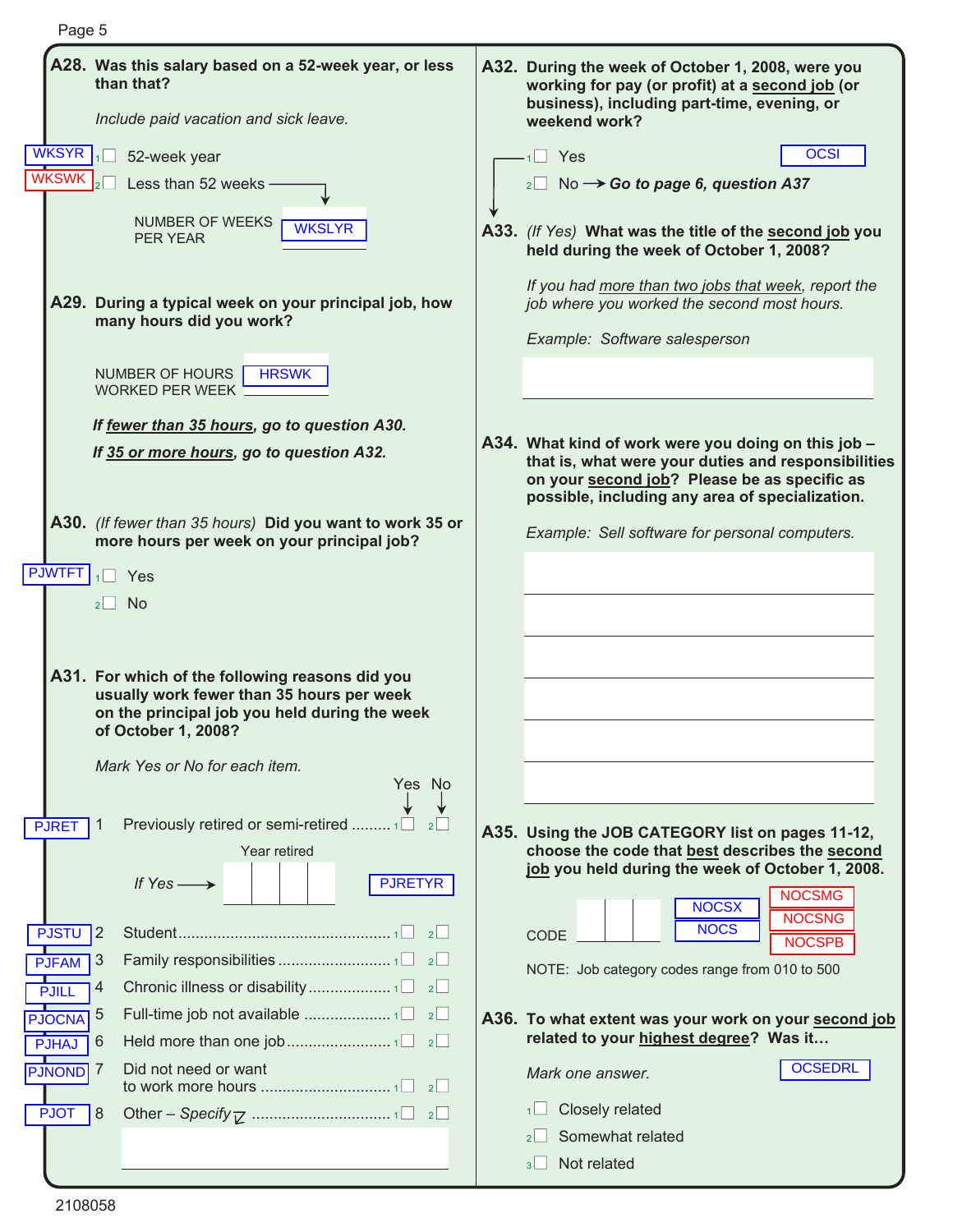| A37. Thinking back now to 2007, was any of your<br>work during 2007 supported by contracts or<br>grants from the U.S. government?                                                                           |                   |                | <b>Part B - Past Employment</b>                                                                                                                                                                                                                                                                                           |
|-------------------------------------------------------------------------------------------------------------------------------------------------------------------------------------------------------------|-------------------|----------------|---------------------------------------------------------------------------------------------------------------------------------------------------------------------------------------------------------------------------------------------------------------------------------------------------------------------------|
| FEDERAL EMPLOYEES: Please answer "No."<br>Mark one answer. GOVSUP<br>Go to<br>Did not work in 2007 $\rightarrow$ question B1<br>on this page<br>Yes<br><b>No</b><br>$2$    <br>Don't know<br>$-3$           | B1.<br><b>B2.</b> |                | Were you working for pay or profit during both of<br>these time periods - the week of April 1, 2006 and<br>the week of October 1, 2008?<br><b>WRKGP</b><br>$\Box$ Yes<br>$_2\square$ No $\rightarrow$ Go to page 7, question C1<br>(If Yes) During these two time periods - the<br>week of April 1, 2006, and the week of |
| A38. Counting all jobs held in 2007, what was your<br>total earned income for 2007, before deductions?                                                                                                      |                   | 2 <sub>l</sub> | October 1, 2008 - were you working for<br><b>EMSMI</b><br>Mark one answer.<br>$\overline{\phantom{a}}$ Same employer and in $\overline{\phantom{a}}$ Go to page 7,<br>same type of job<br>question C1<br>Same employer but in different type of job                                                                       |
| Include all wages, salaries, bonuses, overtime,<br>commissions, consulting fees, net income from<br>businesses, summertime teaching or research, or<br>other work associated with scholarships.<br>\$<br>00 | <b>B3.</b>        | 3              | Different employer but in same type of job<br>Different employer and in different type of job<br>(If Different) Why did you change your employer<br>or your job?                                                                                                                                                          |
| TOTAL 2007 EARNED INCOME<br><b>EARN</b>                                                                                                                                                                     |                   |                | Mark Yes or No for each item.<br>Yes No                                                                                                                                                                                                                                                                                   |
| <b>CHPAY</b><br><b>CHCON</b>                                                                                                                                                                                |                   |                | 2 Working conditions (e.g., hours,<br>equipment, working environment)1                                                                                                                                                                                                                                                    |
| <b>CHLOC</b><br><b>CHCHG</b>                                                                                                                                                                                |                   | 3<br>4         | Change in career or professional                                                                                                                                                                                                                                                                                          |
| <b>CHFAM</b>                                                                                                                                                                                                |                   |                | 5 Family-related reasons (e.g.,                                                                                                                                                                                                                                                                                           |
| <b>CHSCH</b>                                                                                                                                                                                                |                   | 6              | School-related reasons (e.g.,<br>returned to school, completed                                                                                                                                                                                                                                                            |
| <b>CHLAY</b>                                                                                                                                                                                                |                   | 7              | Laid off or job terminated (includes<br>company closings, mergers,<br>buyouts, grant or contract ended) 1 $\Box$ 2                                                                                                                                                                                                        |
| <b>CHRET</b><br><b>CHOT</b>                                                                                                                                                                                 |                   | 8<br>9         | $\vert$ 2                                                                                                                                                                                                                                                                                                                 |
|                                                                                                                                                                                                             |                   |                |                                                                                                                                                                                                                                                                                                                           |

Page 6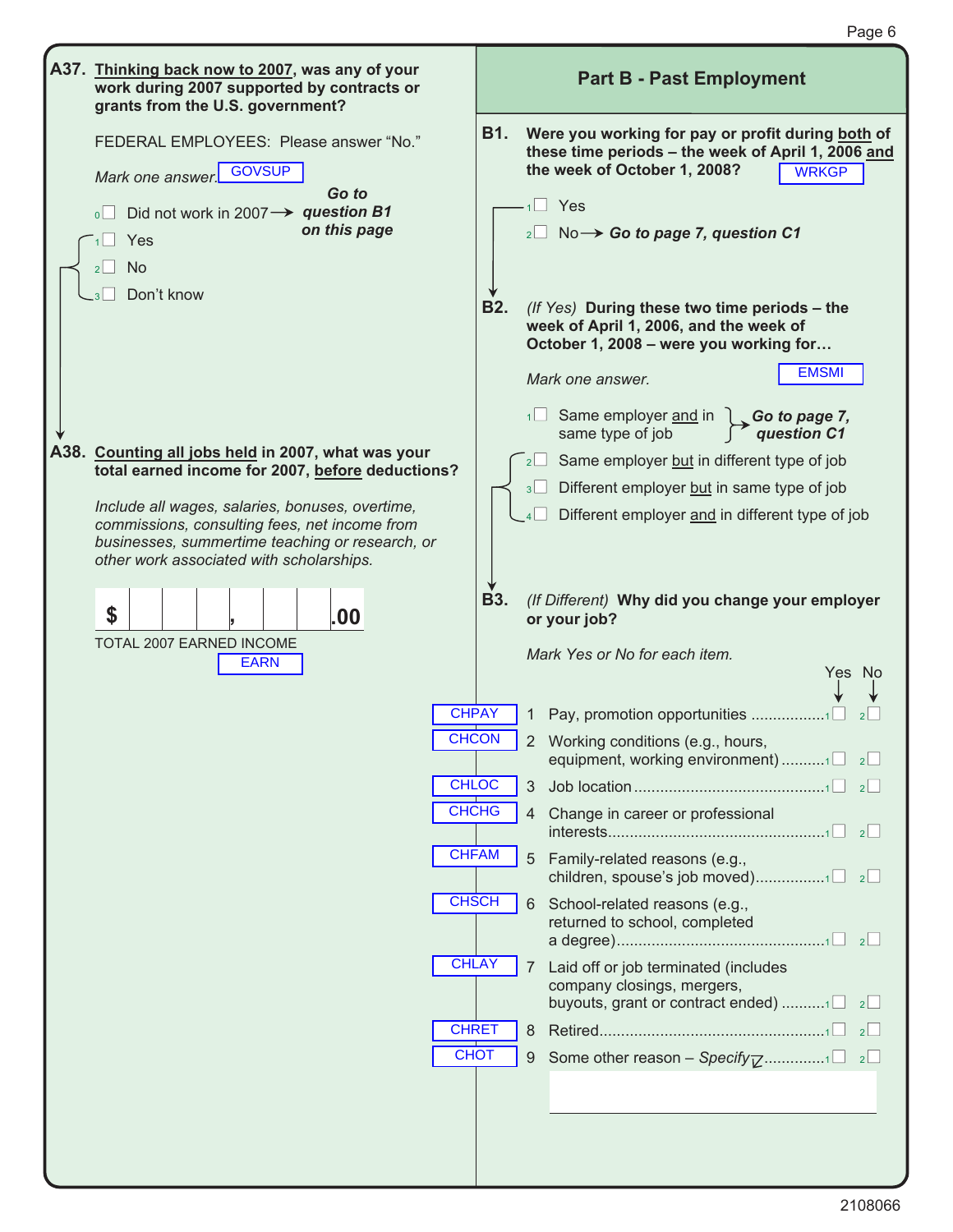| <b>Part C - Other Work-Related Experiences</b>                                                                                                                                                                                                                                                                                                                                                                                                                                                                                                                        | <b>Part D - Recent Educational Experiences</b>                                                                                                                                                                                                                                                                                                                                                                                                                                                                                                                                                                                                                                                                                                                               |
|-----------------------------------------------------------------------------------------------------------------------------------------------------------------------------------------------------------------------------------------------------------------------------------------------------------------------------------------------------------------------------------------------------------------------------------------------------------------------------------------------------------------------------------------------------------------------|------------------------------------------------------------------------------------------------------------------------------------------------------------------------------------------------------------------------------------------------------------------------------------------------------------------------------------------------------------------------------------------------------------------------------------------------------------------------------------------------------------------------------------------------------------------------------------------------------------------------------------------------------------------------------------------------------------------------------------------------------------------------------|
| C1.<br>During the past 12 months, did you take any work-<br>related training, such as workshops or seminars?<br>Include conferences or professional meetings<br>only if you attended a training session at the<br>conference or meeting.<br>Do not include college coursework for which you<br>were enrolled in a degree program.<br><b>WKTRNI</b><br>$1$ Yes<br>$_{2}$ No $\rightarrow$ Go to question D1 on this page<br>$C2$ .<br>(If Yes) For which of the following reasons did<br>you take training during the past 12 months?<br>Mark Yes or No for each item. | D1.<br>Between April 2006 and October 2008, did you<br>complete another degree such as a master's or<br>doctorate?<br><b>TCDGCMP</b><br>$1 \square$ Yes<br>$_2\Box$ No $\rightarrow$ Go to page 8, question E1<br>NOTE-- Degree information collected in this survey is combined<br>with other sources and sorted to create a series of degree variables.<br>The variables names in these series are listed on the last page of<br>this questionnaire.<br>(If Yes) What type of degree did you earn?<br>D2. O<br>If you completed more than one degree, mark the<br>level for the highest degree awarded.<br>Mark one answer.<br>Bachelor's degree (e.g., BS, BA, AB)<br>Master's degree (e.g., MS, MA, MBA)<br>$2 \Box$<br>Doctorate (e.g., PhD, DSc, EdD, etc.)<br>$3\Box$ |
| Yes No<br><b>WTRSKL</b><br>To improve skills or knowledge in<br>$\mathbf{1}$<br>your current occupational field 1□ 2□<br><b>WIROPPS</b> 2 To increase opportunities for<br>promotion or advancement in your<br>WTRLIC 3 For licensure or certification in your<br>$\sqrt{\text{WTRCHOC}}$ 4 To facilitate a change to a different<br><b>WIREM</b> 5 Required or expected by employer $1 \Box 2 \Box$<br><b>WTROT</b>                                                                                                                                                  | Other professional degree (e.g., JD, LLB,<br>4<br>MD, DDS, DVM, etc.) – Specify $\nabla$<br>5 Other – Specify $\nabla$<br>What was the primary field of study for this<br>D3.<br>degree?<br>PRIMARY FIELD OF STUDY                                                                                                                                                                                                                                                                                                                                                                                                                                                                                                                                                           |
| C <sub>3</sub> .<br>What was your most important reason from<br>question C2 for taking training?<br>Enter number of appropriate reason from question<br>C <sub>2</sub> above.<br><b>WTREASN</b><br>MOST IMPORTANT REASON                                                                                                                                                                                                                                                                                                                                              | D4.<br>Using the FIELD OF STUDY list on pages 13-14,<br>choose the code that best describes the field of<br>study for this degree.<br><b>CODE</b><br>NOTE: Field of study codes range from 601 to 995<br>In what month and year was this degree<br>D5.<br>awarded?<br>Month<br>Year<br>$\mathbf{2}$<br>$\bf{0}$<br>$\bf{0}$<br>DEGREE AWARDED                                                                                                                                                                                                                                                                                                                                                                                                                                |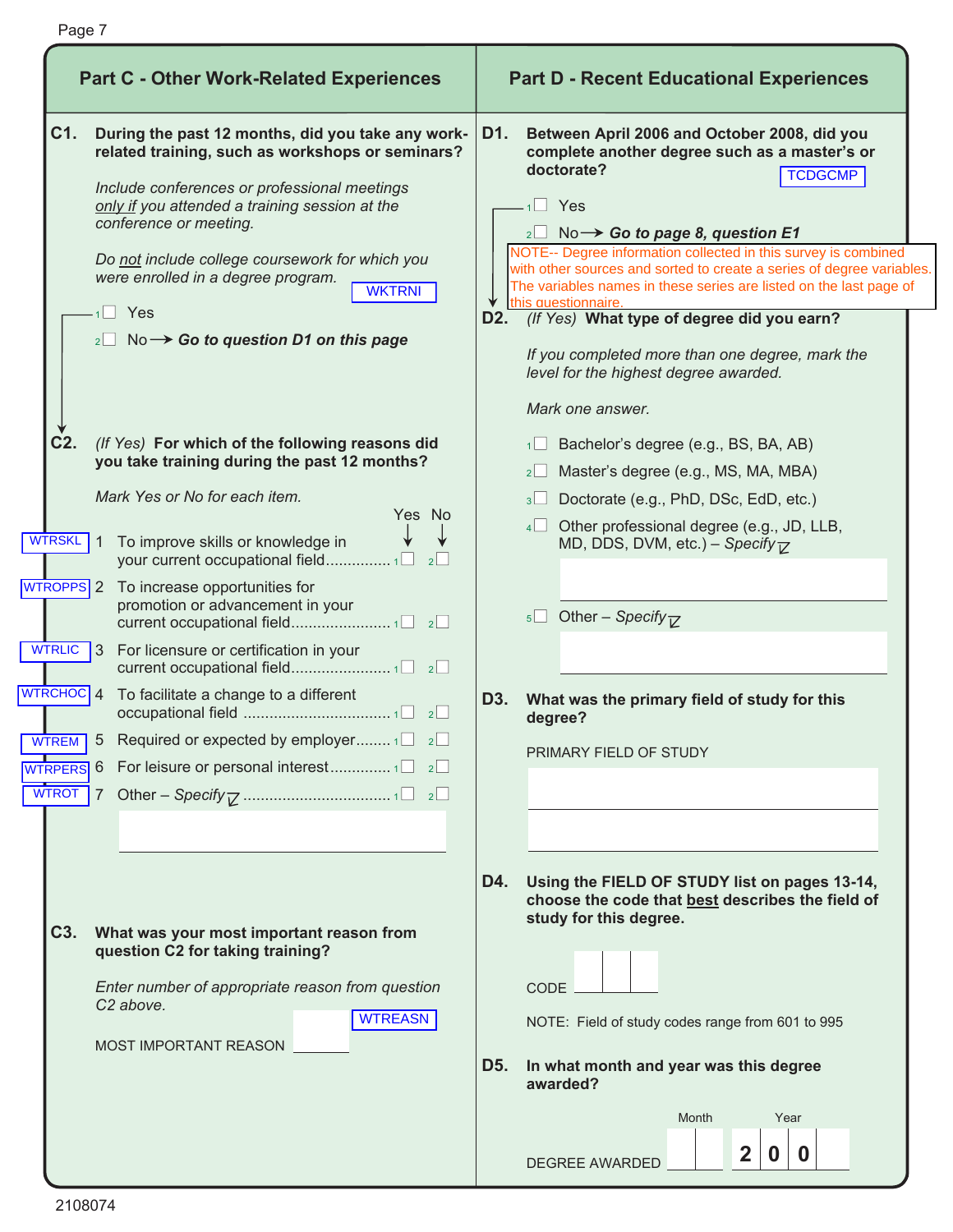| D6.                  | From which academic institution did you receive<br>this degree?                                                                                                                                                                                                                                                                                  | <b>Part E - Demographic Information</b>                                                                                                     |
|----------------------|--------------------------------------------------------------------------------------------------------------------------------------------------------------------------------------------------------------------------------------------------------------------------------------------------------------------------------------------------|---------------------------------------------------------------------------------------------------------------------------------------------|
|                      | College or University Name                                                                                                                                                                                                                                                                                                                       | E1.<br>On October 1, 2008, were you                                                                                                         |
|                      | Department                                                                                                                                                                                                                                                                                                                                       | <b>MARSTA</b><br>Mark one answer.<br><b>MARIND</b>                                                                                          |
|                      | City/Town                                                                                                                                                                                                                                                                                                                                        | Married<br>Living in a marriage-like relationship                                                                                           |
|                      | State/Foreign Country                                                                                                                                                                                                                                                                                                                            | Widowed<br>3 <sup>1</sup><br>Separated<br>4 <sup>1</sup><br>$\rightarrow$ Go to page 9,<br>question E4<br><b>Divorced</b>                   |
|                      | NOTE-- The responses to question D7 below will only be placed in<br>the variables below if it is determined that the degree entered in<br>question D1 is the most recent degree on record for this<br>respondent. Otherwise this information will be placed in analogous<br>variables for the highest, 2nd highest, 3rd highest, 4th highest, or | Never married.<br>6 <sup>1</sup>                                                                                                            |
|                      | 5th highest degree as appropriate. See the list of degree variables<br>on the last page of this questionnaire for more information.                                                                                                                                                                                                              | E2.<br>(If Married or Living in a marriage-like relationship)<br>During the week of October 1, 2008, was your<br>spouse or partner working? |
| D7.                  | For which of the following reasons did you obtain<br>this degree?                                                                                                                                                                                                                                                                                | <b>SPOWK</b><br>Yes, full-time                                                                                                              |
|                      |                                                                                                                                                                                                                                                                                                                                                  | Yes, part-time                                                                                                                              |
|                      | Mark Yes or No for each item.<br>Yes No                                                                                                                                                                                                                                                                                                          | $3 \Box$ No $\rightarrow$ Go to page 9, question E4                                                                                         |
| $MRCAR$ 1            | To gain further education before                                                                                                                                                                                                                                                                                                                 |                                                                                                                                             |
| MRGRD 2              | To prepare for graduate school                                                                                                                                                                                                                                                                                                                   |                                                                                                                                             |
| $MRCHG$ <sub>3</sub> | To change your academic or                                                                                                                                                                                                                                                                                                                       | E3.<br>Did your spouse's or partner's duties on this job<br>require the technical expertise of a bachelor's<br>degree or higher in          |
| <b>MRSKL</b>         | $\overline{4}$<br>To gain further skills or<br>knowledge in your academic or                                                                                                                                                                                                                                                                     | Mark Yes or No for each item.<br>Yes No                                                                                                     |
| <b>MRLIC</b>         | 5                                                                                                                                                                                                                                                                                                                                                | <b>SPNAT</b><br>Engineering, computer science,<br>-1<br>2                                                                                   |
| <b>MRADV</b>         | $\overline{6}$<br>To increase opportunities for<br>promotion, advancement, or                                                                                                                                                                                                                                                                    | <b>SPSOC</b><br>2<br>2                                                                                                                      |
| $MREM$   $7$         | Required or expected by<br>2                                                                                                                                                                                                                                                                                                                     | <b>SPOT</b><br>3<br>Some other field (e.g., health,<br>business, or education) – Specify $\overline{Z}$ 1 2                                 |
| <b>MRINT</b>         | For leisure or personal interest1<br> 8<br>2                                                                                                                                                                                                                                                                                                     |                                                                                                                                             |
| <b>MROT</b>          | <b>9</b>                                                                                                                                                                                                                                                                                                                                         |                                                                                                                                             |
|                      |                                                                                                                                                                                                                                                                                                                                                  |                                                                                                                                             |

Page 8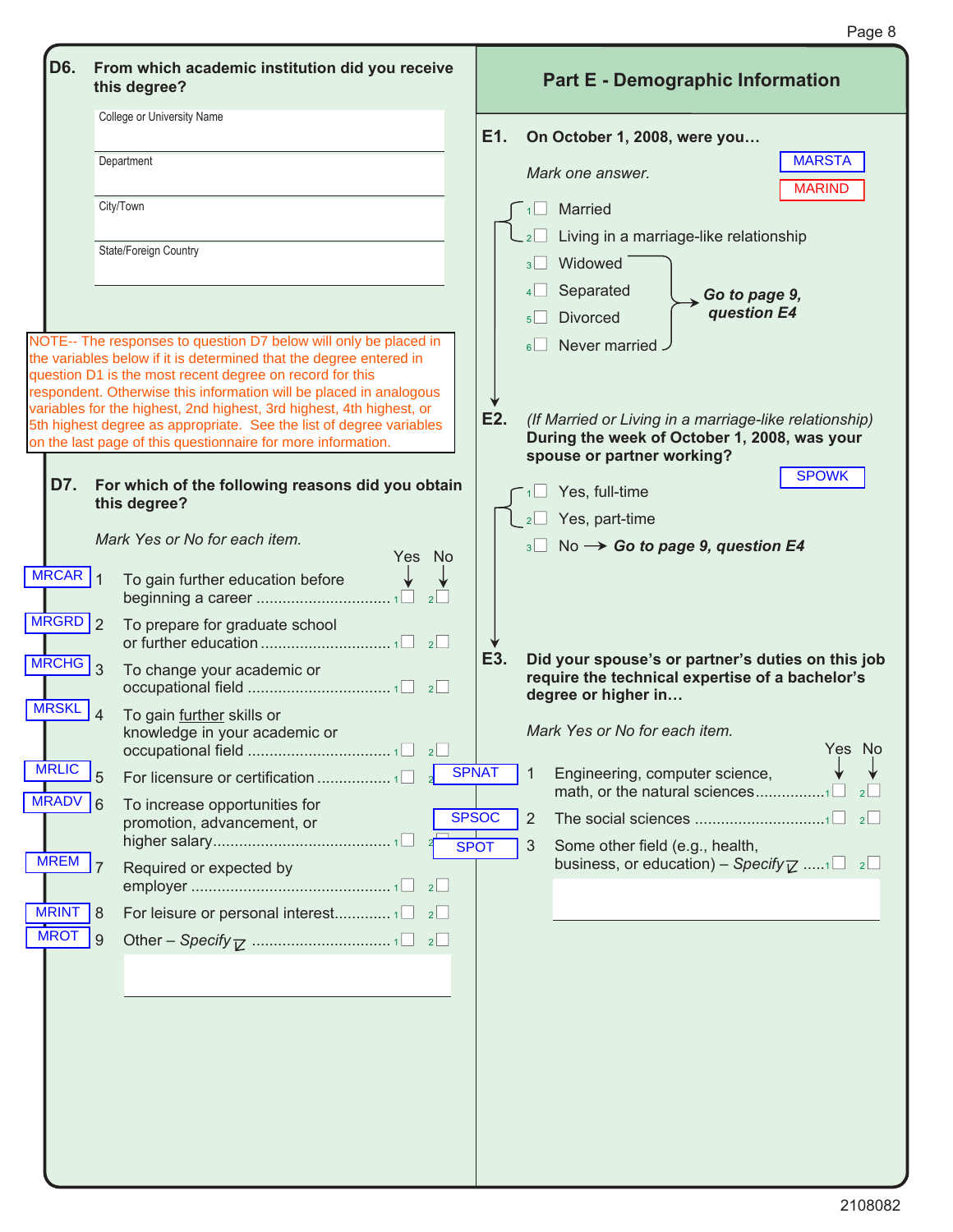|--|--|

| E4.                 | As of the week of October 1, 2008, did you have<br>any children living with you as part of your family? | E7.                           | On October 1, 2008, were you a                                    |
|---------------------|---------------------------------------------------------------------------------------------------------|-------------------------------|-------------------------------------------------------------------|
|                     | Only count children who lived with you at least<br>50 percent of the time.                              |                               | <b>CTZUSIN</b><br>U.S. citizen                                    |
|                     | <b>CHLVIN</b><br>$1 \square$ Yes                                                                        |                               | 2 Non-U.S. citizen $\rightarrow$ Go to question E9                |
|                     | $_2\Box$ No $\rightarrow$ Go to question E6                                                             |                               |                                                                   |
|                     |                                                                                                         |                               |                                                                   |
|                     |                                                                                                         | E8.                           | (If U.S. citizen) Were you a U.S. citizen                         |
|                     |                                                                                                         |                               | <b>CTZUS</b><br><b>CTZN</b><br>Mark one answer.                   |
| E5.                 | (If Yes) How many of these children living with<br>you as part of your family were                      |                               | $\sqrt{1}$ Born in the United States,<br>Puerto Rico, or another  |
|                     | If no children in a category, enter "0."                                                                |                               | Go to<br>U.S. territory<br>question                               |
|                     | Number of                                                                                               |                               | $2 \Box$ Born abroad of<br>E11<br>American parent(s)              |
|                     | Children                                                                                                |                               | By naturalization _<br>$3 \Box$                                   |
|                     | CHU <sub>2</sub><br>CH <sub>6</sub><br>Under age 2<br>1                                                 |                               |                                                                   |
|                     | CHUN12<br>CHU2IN<br><b>CH25</b>                                                                         |                               |                                                                   |
|                     | Aged 2-5<br>$\mathbf{2}^{\prime}$<br>CH <sub>25</sub> IN                                                | E9.                           | (If Non-U.S. citizen) Were you a non-U.S.                         |
|                     | <b>CH611</b><br><b>CH6IN</b>                                                                            |                               | citizen<br><b>CTZFOR</b>                                          |
|                     | Aged 6-11<br>3<br><b>CH611IN</b>                                                                        |                               | $\frac{1}{1}$ With a Permanent<br>U.S. Resident Visa (Green Card) |
|                     | <b>CH1218</b><br><b>CH1218IN</b><br>Aged 12-18<br>4                                                     |                               | $2 \Box$ With a Temporary                                         |
|                     | CH <sub>19</sub> IN<br><b>CH19</b>                                                                      |                               | U.S. Resident Visa                                                |
|                     | <b>CHTOTPB</b><br>5                                                                                     |                               |                                                                   |
|                     |                                                                                                         |                               |                                                                   |
|                     |                                                                                                         |                               | E10. Of which foreign country are you a citizen?                  |
|                     |                                                                                                         |                               | <b>FNCCD</b><br><b>FNCRGN</b>                                     |
|                     |                                                                                                         |                               | <b>FOREIGN COUNTRY</b>                                            |
|                     |                                                                                                         |                               |                                                                   |
| E6.                 | On October 1, 2008, were you living in the United<br>States, Puerto Rico, or another U.S. territory, or |                               |                                                                   |
|                     | were you living in another country?<br><b>FNINUS</b>                                                    |                               |                                                                   |
|                     | 1 United States, Puerto Rico,                                                                           |                               | E11. What is your birthdate?                                      |
|                     | or another U.S. territory<br>$2 \Box$ Another country                                                   |                               |                                                                   |
|                     |                                                                                                         |                               | Day BIRDAY<br><b>BIRMN</b><br>Year 19 BIRYR<br>Month L            |
|                     | Variables derived from external sources:                                                                |                               |                                                                   |
| REFID<br><b>AGE</b> | <b>COHORT</b><br><b>REFYR</b><br><b>SURID</b><br><b>ASIAN</b>                                           | <b>VALIND</b><br><b>BLACK</b> | <b>WTSURVY</b><br><b>SRVMODE</b><br><b>WHITE</b><br><b>NATIVE</b> |
| <b>PACIFIC</b>      | <b>AGEGR</b><br><b>GENDER</b><br><b>HISPANIC</b><br><b>HISPCAT</b><br><b>RACEM</b>                      | <b>RACETHM</b>                | <b>BTHST</b><br><b>MINRTY</b>                                     |
| <b>BTHUS</b>        | <b>BTHRGN</b><br>RESPLO3<br><b>RESPLOC</b>                                                              | <b>RESPLCUS</b>               |                                                                   |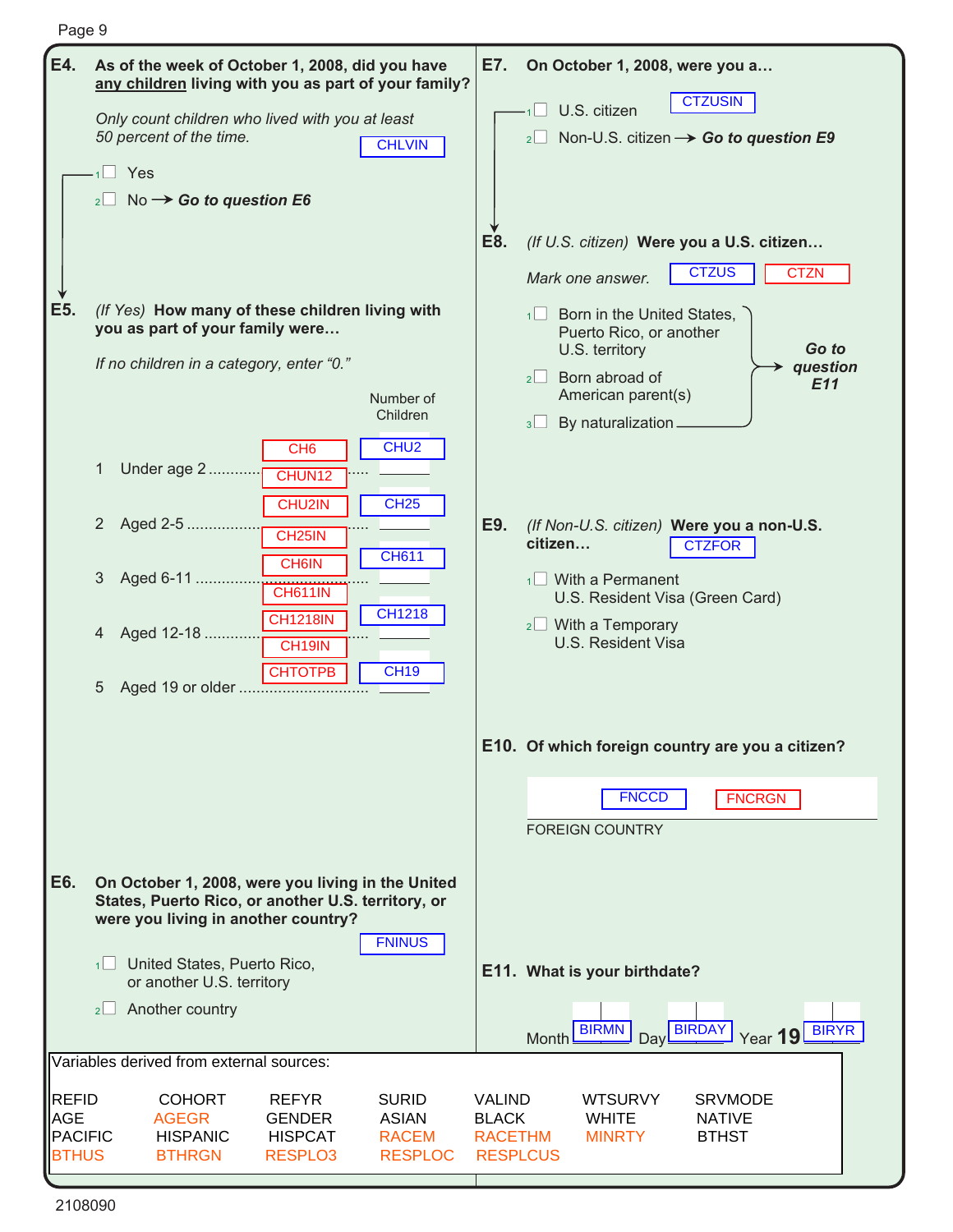|                | E12. The next several questions are designed to help us better understand the career paths of individuals with<br>different physical abilities.                                                                                                                                                                                                                                                                                               |                                        |                                                                      |               |                              |        |                 |          |                 |
|----------------|-----------------------------------------------------------------------------------------------------------------------------------------------------------------------------------------------------------------------------------------------------------------------------------------------------------------------------------------------------------------------------------------------------------------------------------------------|----------------------------------------|----------------------------------------------------------------------|---------------|------------------------------|--------|-----------------|----------|-----------------|
|                | E13. What is the USUAL degree of difficulty you have with                                                                                                                                                                                                                                                                                                                                                                                     |                                        |                                                                      |               |                              |        |                 |          |                 |
|                | Mark one answer for each item.                                                                                                                                                                                                                                                                                                                                                                                                                |                                        |                                                                      |               | None                         | Slight | Moderate        | Severe   | Unable<br>to Do |
| <b>DIFSEE</b>  | SEEING words or letters in ordinary newsprint (with<br>$\mathbf{1}$<br>glasses/contact lenses, if you usually wear them)                                                                                                                                                                                                                                                                                                                      |                                        |                                                                      |               |                              | 2      | 3               | $\vert$  | 5 <sup>1</sup>  |
| DIFHEAR 2      | HEARING what is normally said in conversation with<br>another person (with hearing aid, if you usually wear one)                                                                                                                                                                                                                                                                                                                              |                                        |                                                                      |               |                              | $2$    | 3               | $\vert$  | 5 <sup>1</sup>  |
| DIFWALK 3      | WALKING without human or mechanical assistance                                                                                                                                                                                                                                                                                                                                                                                                |                                        |                                                                      |               |                              | $2$    | 3               | 4        | 5               |
| <b>DIFLIFT</b> | LIFTING or carrying something as heavy as 10 pounds,<br>$\vert$ 4                                                                                                                                                                                                                                                                                                                                                                             |                                        |                                                                      |               |                              | 2      | $3\Box$         | 4        | 5 <sup>1</sup>  |
|                | E14. $\circ$ $\Box$ $\leftarrow$ Mark this box if you answered "None" to all the activities in question E13, and go to question E16.                                                                                                                                                                                                                                                                                                          |                                        |                                                                      |               |                              |        |                 |          |                 |
| <b>DIFNO</b>   | E15. What is the earliest age at which you first began experiencing any difficulties in any of these areas?                                                                                                                                                                                                                                                                                                                                   |                                        |                                                                      |               |                              |        |                 |          |                 |
|                | <b>AGE</b>                                                                                                                                                                                                                                                                                                                                                                                                                                    | OR $\circ \Box \leftarrow$ SINCE BIRTH |                                                                      |               | <b>DIFAGEGR</b>              |        |                 |          |                 |
| <b>DIFAGE</b>  |                                                                                                                                                                                                                                                                                                                                                                                                                                               |                                        |                                                                      | <b>DIFBIR</b> | <b>HCAPIN</b>                |        |                 |          |                 |
|                | E16. In case we need to clarify some of the information you have provided, please list phone numbers and<br>an email address where you can be reached.                                                                                                                                                                                                                                                                                        |                                        |                                                                      |               |                              |        |                 |          |                 |
|                | Daytime Phone Number                                                                                                                                                                                                                                                                                                                                                                                                                          | Area Code                              |                                                                      | <b>Number</b> |                              |        |                 |          |                 |
|                | <b>Evening Phone Number</b>                                                                                                                                                                                                                                                                                                                                                                                                                   | Area Code                              |                                                                      | <b>Number</b> |                              |        |                 |          |                 |
|                | <b>Email Address</b>                                                                                                                                                                                                                                                                                                                                                                                                                          |                                        |                                                                      |               | $^\copyright$                |        |                 |          |                 |
|                | E17. Because we are interested in how education and employment change over time, we may be recontacting<br>you in 2010. To help us contact you, please provide the name and contact information for two people who<br>are likely to know where you can be reached. Do not include someone who lives in your household.<br>As with all the information provided in this questionnaire, complete confidentiality will be provided. These people |                                        | will only be contacted if we have difficulty contacting you in 2010. |               |                              |        |                 |          |                 |
|                |                                                                                                                                                                                                                                                                                                                                                                                                                                               |                                        |                                                                      |               |                              |        |                 |          |                 |
|                | <b>First Name</b>                                                                                                                                                                                                                                                                                                                                                                                                                             | Last Name<br>MI                        |                                                                      |               | <b>First Name</b>            |        | MI<br>Last Name |          |                 |
|                | Number and Street                                                                                                                                                                                                                                                                                                                                                                                                                             |                                        |                                                                      |               | Number and Street            |        |                 |          |                 |
|                | City/Town                                                                                                                                                                                                                                                                                                                                                                                                                                     | State                                  | ZIP Code                                                             |               | City/Town                    |        | <b>State</b>    | ZIP Code |                 |
|                | Country (if outside of U.S.)                                                                                                                                                                                                                                                                                                                                                                                                                  |                                        |                                                                      |               | Country (if outside of U.S.) |        |                 |          |                 |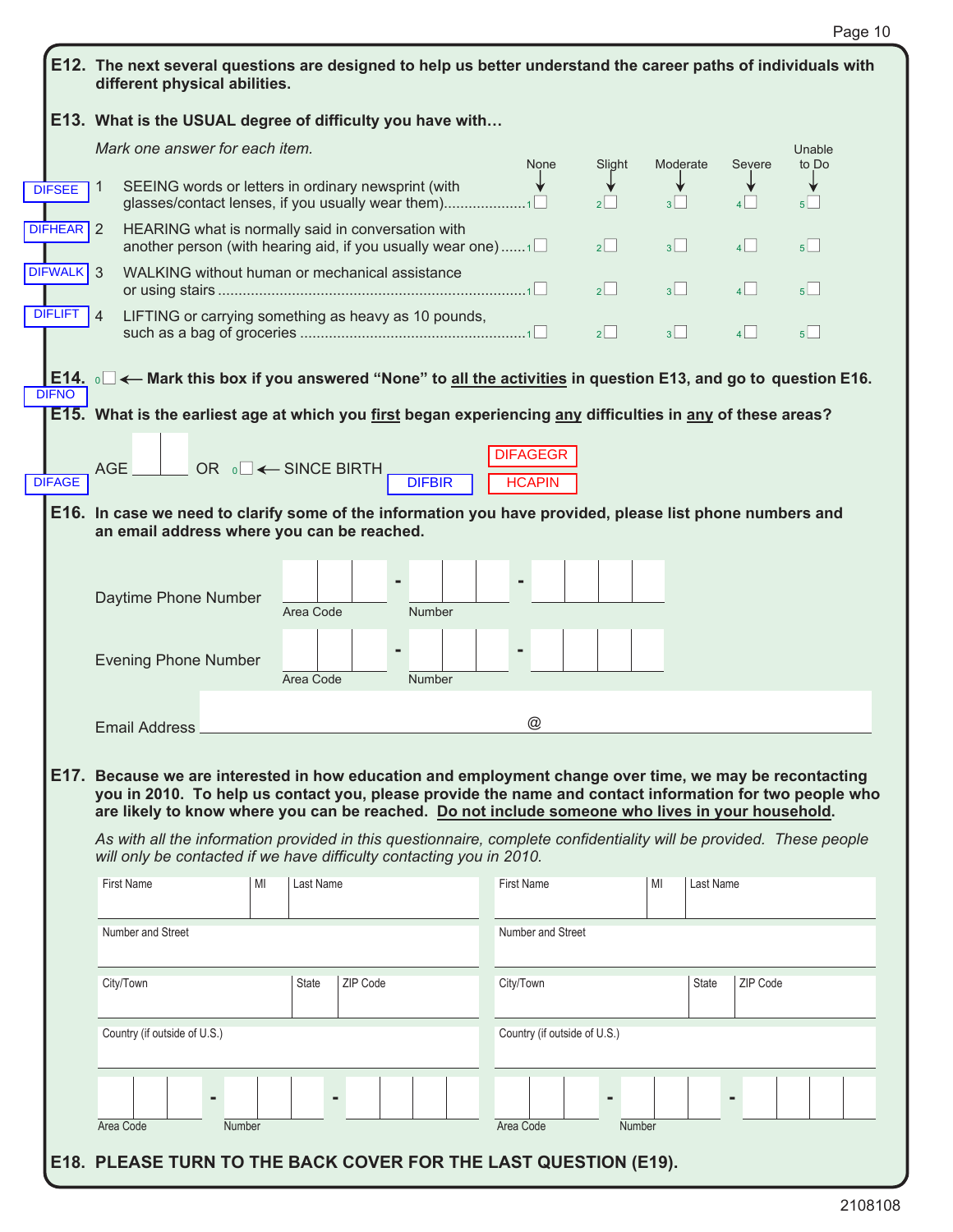#### **JOB CATEGORY**

| category. If none of the codes fit your job, use Code 500.                                                                        |                                                                                                                       | If you cannot find the code that best describes your job, use the "OTHER" code under the most appropriate broad                                                                                                                                                                                                                                            |                   |                                                                                                                                                                                                                                                                                                            |  |  |
|-----------------------------------------------------------------------------------------------------------------------------------|-----------------------------------------------------------------------------------------------------------------------|------------------------------------------------------------------------------------------------------------------------------------------------------------------------------------------------------------------------------------------------------------------------------------------------------------------------------------------------------------|-------------------|------------------------------------------------------------------------------------------------------------------------------------------------------------------------------------------------------------------------------------------------------------------------------------------------------------|--|--|
| • Biological/Life Scientists                                                                                                      |                                                                                                                       | 021 Agricultural and food scientists<br>022 Biochemists and biophysicists<br>023 Biological scientists (e.g., botanists,<br>ecologists, zoologists)<br>024 Forestry and conservation scientists                                                                                                                                                            |                   | 025 Medical scientists (excluding practitioners)<br>026 Technologists and technicians in the<br>biological/life sciences<br>027 OTHER biological and life scientists                                                                                                                                       |  |  |
| • Clerical/Administrative<br><b>Support Occupations</b>                                                                           | 031                                                                                                                   | Accounting clerks and bookkeepers<br>032 Secretaries, receptionists, typists                                                                                                                                                                                                                                                                               |                   | 033 OTHER administrative (e.g., record clerks,<br>telephone operators)                                                                                                                                                                                                                                     |  |  |
| • Clergy/Other Religious<br><b>Workers</b>                                                                                        | 040                                                                                                                   | Clergy and other religious workers                                                                                                                                                                                                                                                                                                                         |                   |                                                                                                                                                                                                                                                                                                            |  |  |
| • Computer Occupations<br>Also consider 173 Operations<br>research analysts, including<br>modeling                                | $***$                                                                                                                 | Computer engineers - also consider<br>087 Computer engineers - hardware and<br>088 Computer engineers - software<br>051 Computer & information scientists, research<br>052 Computer programmers (business,<br>scientific, process control)<br>053 Computer support specialists<br>054 Computer system analysts                                             | 057               | 055 Database administrators<br>056 Network and computer systems<br>administrators<br>Network systems and data communications<br>analysts<br>058 OTHER computer and information<br>science occupations                                                                                                      |  |  |
| • Consultants                                                                                                                     |                                                                                                                       | Find the category on page 11 or 12 that comes closest to your field of consulting and select the code                                                                                                                                                                                                                                                      |                   |                                                                                                                                                                                                                                                                                                            |  |  |
| • Counselors                                                                                                                      | 070                                                                                                                   | Counselors (Educational, vocational, mental health and substance abuse)<br>Also consider 236 Psychologists, including clinical                                                                                                                                                                                                                             |                   |                                                                                                                                                                                                                                                                                                            |  |  |
| • Engineers/Architects<br>Also consider 100 to 104 under<br><b>Engineering Technologists,</b><br><b>Technicians and Surveyors</b> |                                                                                                                       | 081 Architects<br>082 Aeronautical/aerospace/astronautical<br>engineers<br>083 Agricultural engineers<br>084 Bioengineers or biomedical engineers<br>085 Chemical engineers<br>086 Civil, including architectural/sanitary engineers<br>087 Computer engineers - hardware<br>088 Computer engineers - software<br>089 Electrical and electronics engineers | 091<br>095<br>096 | 090 Environmental engineers<br>Industrial engineers<br>092 Marine engineers and naval architects<br>093 Materials and metallurgical engineers<br>094 Mechanical engineers<br>Mining and geological engineers<br>Nuclear engineers<br>097 Petroleum engineers<br>098 Sales engineers<br>099 OTHER engineers |  |  |
| • Engineering Technologists/<br><b>Technicians/Surveyors</b>                                                                      | 101                                                                                                                   | 100 Electrical, electronic, industrial, and<br>mechanical technicians<br>Drafting occupations, including computer<br>drafting<br>102 Surveying and mapping technicians                                                                                                                                                                                     |                   | 103 OTHER engineering technologists and<br>technicians<br>104 Surveyors, cartographers,<br>photogrammetrists                                                                                                                                                                                               |  |  |
| • Farmers/Foresters/Fishermen                                                                                                     |                                                                                                                       | 110 Farmers, foresters and fishermen                                                                                                                                                                                                                                                                                                                       |                   |                                                                                                                                                                                                                                                                                                            |  |  |
| • Health Occupations                                                                                                              |                                                                                                                       | 111 Diagnosing/treating practitioners (e.g.,<br>dentists, optometrists, physicians,<br>psychiatrists, podiatrists, surgeons,<br>veterinarians)<br>112 Registered nurses, pharmacists, dieticians,<br>therapists, physician assistants<br>236 Psychologists, including clinical - Also<br>consider 070 Counselors                                           |                   | 113 Health technologists and technicians (e.g.,<br>dental hygienists, health record<br>technologists/technicians, licensed practical<br>nurses, medical or laboratory<br>technicians, radiological technicians)<br>114 OTHER health occupations                                                            |  |  |
| • Lawyers/Judges                                                                                                                  | 120                                                                                                                   | Lawyers, judges                                                                                                                                                                                                                                                                                                                                            |                   |                                                                                                                                                                                                                                                                                                            |  |  |
| • Librarians/Archivists/Curators                                                                                                  | 130                                                                                                                   | Librarians, archivists, curators                                                                                                                                                                                                                                                                                                                           |                   |                                                                                                                                                                                                                                                                                                            |  |  |
| • Managers and Supervisors,<br><b>First-Line</b>                                                                                  | Find the category on page 11 or 12 that best describes the occupation of the people you manage and<br>select the code |                                                                                                                                                                                                                                                                                                                                                            |                   |                                                                                                                                                                                                                                                                                                            |  |  |
| • Managers, Top-level<br><b>Executives/Administrators</b>                                                                         | 141                                                                                                                   | Top-level managers, executives, administrators (e.g., CEO/COO/CFO, president, district manager,<br>general manager, legislator, chancellor, provost)                                                                                                                                                                                                       |                   |                                                                                                                                                                                                                                                                                                            |  |  |
| • Managers, Other<br>People who manage other managers                                                                             |                                                                                                                       | 142 Computer and information systems managers<br>143 Engineering managers<br>144 Medical and health services managers<br>145 Natural sciences managers<br>146 Education administrators (e.g., registrar, dean, principal)<br>147 OTHER mid-level managers                                                                                                  |                   |                                                                                                                                                                                                                                                                                                            |  |  |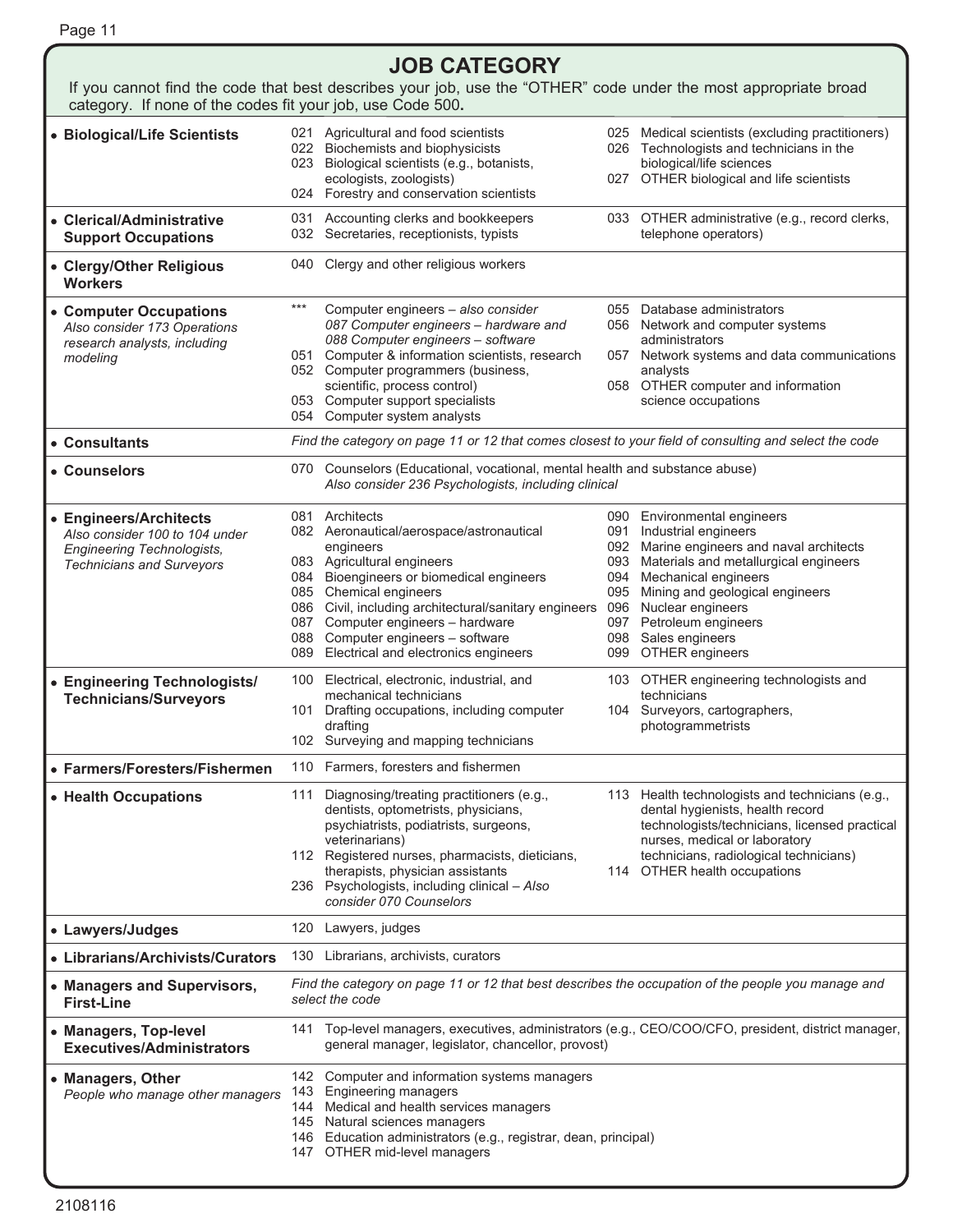## **JOB CATEGORY (Continued)**

| • Management-Related<br><b>Occupations</b><br>Also consider 141 to 147 under<br>Managers, Other               | 151<br>152                                                                                       | Accountants, auditors, and other financial<br>specialists<br>Personnel, training, and labor relations<br>specialists                                                                                                                                                |                                                                           | OTHER management related occupations                                                                                                                                                                                                                                                    |  |  |
|---------------------------------------------------------------------------------------------------------------|--------------------------------------------------------------------------------------------------|---------------------------------------------------------------------------------------------------------------------------------------------------------------------------------------------------------------------------------------------------------------------|---------------------------------------------------------------------------|-----------------------------------------------------------------------------------------------------------------------------------------------------------------------------------------------------------------------------------------------------------------------------------------|--|--|
| • Mathematical Scientists                                                                                     | 171<br>172<br>173                                                                                | Actuaries<br>Mathematicians<br>Operations research analysts, including<br>modeling                                                                                                                                                                                  | 174<br>175<br>176                                                         | Statisticians<br>Technologists and technicians in the<br>mathematical sciences<br><b>OTHER mathematical scientists</b>                                                                                                                                                                  |  |  |
| • Physical Scientists                                                                                         | 191<br>192<br>022<br>193<br>194                                                                  | Astronomers<br>Atmospheric and space scientists<br>Biochemists and biophysicists<br>Chemists, except biochemists<br>Geologists, including earth scientists                                                                                                          | 195<br>196<br>197<br>198                                                  | Oceanographers<br>Physicists, except biophysicists<br>Technologists and technicians in the<br>physical sciences<br>OTHER physical scientists                                                                                                                                            |  |  |
| • Research Associates/<br><b>Assistants</b>                                                                   | Find the category on page 11 or 12 that comes closest to your research field and select the code |                                                                                                                                                                                                                                                                     |                                                                           |                                                                                                                                                                                                                                                                                         |  |  |
| • Sales/Marketing Occupations                                                                                 | 200<br>201                                                                                       | Insurance, securities, real estate, and<br>business services<br>Sales occupations - commodities except retail 203<br>(e.g., industrial machinery/equipment/<br>supplies, medical and dental equip./supplies)                                                        | 202                                                                       | Sales occupations - retail (e.g., furnishings,<br>clothing, motor vehicles, cosmetics)<br>OTHER marketing and sales occupations                                                                                                                                                         |  |  |
| • Service Occupations, Except<br><b>Health</b><br>Also consider 111 to 114 under<br><b>Health Occupations</b> | 221<br>222                                                                                       | Food preparation and service (e.g., cooks,<br>waitresses, bartenders)<br>Protective services (e.g., fire fighters, police,<br>guards, wardens, park rangers)                                                                                                        | 223                                                                       | OTHER service occupations, except health<br>(e.g., probation officers, human services<br>workers)                                                                                                                                                                                       |  |  |
| • Social Scientists                                                                                           | 231<br>232<br>233<br>235                                                                         | Anthropologists<br>Economists<br><b>Historians</b><br><b>Political scientists</b>                                                                                                                                                                                   | 236<br>237<br>238                                                         | Psychologists, including clinical - Also<br>consider 070 Counselors<br>Sociologists<br><b>OTHER social scientists</b>                                                                                                                                                                   |  |  |
| • Social Workers                                                                                              | 240                                                                                              | Social workers                                                                                                                                                                                                                                                      |                                                                           |                                                                                                                                                                                                                                                                                         |  |  |
| • Teachers-Precollege                                                                                         | 251<br>252<br>253<br>254                                                                         | Pre-kindergarten and kindergarten<br>Elementary<br>Secondary - computer, math, or sciences<br>Secondary - social sciences                                                                                                                                           | 255<br>256<br>257                                                         | Secondary - other subjects<br>Special education - primary and secondary<br>OTHER precollegiate area                                                                                                                                                                                     |  |  |
| • Teachers/Professors-<br><b>Postsecondary</b>                                                                | 271<br>272<br>273<br>274<br>275<br>276<br>277<br>278<br>279<br>280<br>281<br>282                 | Agriculture<br>Art, Drama, and Music<br><b>Biological Sciences</b><br>Business, Commerce, and Marketing<br>Chemistry<br><b>Computer Science</b><br>Earth, Environmental, and Marine Science<br>Economics<br>Education<br>Engineering<br>English<br>Foreign Language | 283<br>286<br>287<br>288<br>289<br>290<br>291<br>293<br>297<br>298<br>299 | History<br><b>Mathematics and Statistics</b><br><b>Health and Related Sciences</b><br><b>Physical Education</b><br>Physics<br><b>Political Science</b><br>Psychology<br>Sociology<br><b>OTHER Natural Sciences</b><br><b>OTHER Social Sciences</b><br><b>OTHER Postsecondary fields</b> |  |  |
| • Teachers-Other                                                                                              | 300                                                                                              | OTHER teachers and instructors (e.g., private tutors, dance or flying instructors, martial arts<br>instructors)                                                                                                                                                     |                                                                           |                                                                                                                                                                                                                                                                                         |  |  |
| • Writers/Editors/Public<br><b>Relations Specialists/Artists/</b><br><b>Entertainers/Broadcasters</b>         | 010                                                                                              | Writers, editors, public relations specialists, artists, entertainers, broadcasters                                                                                                                                                                                 |                                                                           |                                                                                                                                                                                                                                                                                         |  |  |
| • Other Professions                                                                                           | 401<br>402                                                                                       | Construction and extraction occupations<br>Installation, maintenance, and repair<br>occupations                                                                                                                                                                     |                                                                           | Precision/production occupations (e.g.,<br>metal workers, woodworkers, butchers,<br>bakers, assemblers, printing occupations,<br>tailors, shoemakers, photographic process)<br>Transportation and material moving<br>occupations                                                        |  |  |
| • OTHER OCCUPATIONS                                                                                           | 500                                                                                              | <b>OTHER OCCUPATIONS (Not Listed)</b>                                                                                                                                                                                                                               |                                                                           |                                                                                                                                                                                                                                                                                         |  |  |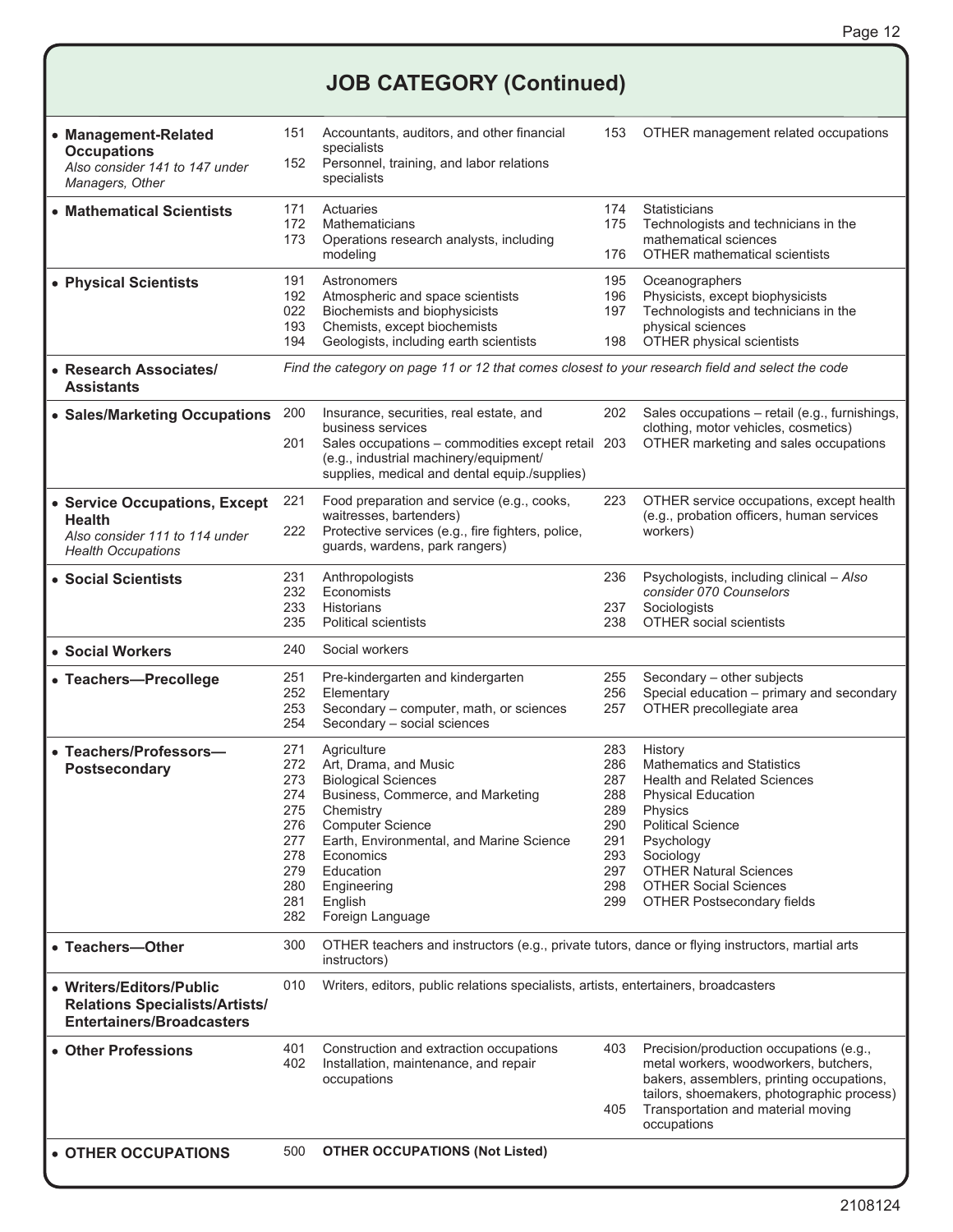| <b>FIELD OF STUDY</b>                                                                      |                                        |                                                                                                                                                                                                                                                                                                                                                                                                                                                                           |                            |                                                                                                                                                                                                                                                                                                                                                                                                                                                  |  |  |
|--------------------------------------------------------------------------------------------|----------------------------------------|---------------------------------------------------------------------------------------------------------------------------------------------------------------------------------------------------------------------------------------------------------------------------------------------------------------------------------------------------------------------------------------------------------------------------------------------------------------------------|----------------------------|--------------------------------------------------------------------------------------------------------------------------------------------------------------------------------------------------------------------------------------------------------------------------------------------------------------------------------------------------------------------------------------------------------------------------------------------------|--|--|
|                                                                                            |                                        | If you cannot find the code that best describes your field of study, use the "OTHER" code under the most<br>appropriate broad category. If none of the codes fit your field of study, use Code 995.                                                                                                                                                                                                                                                                       |                            |                                                                                                                                                                                                                                                                                                                                                                                                                                                  |  |  |
| • Agricultural Business and<br><b>Production</b>                                           |                                        | 601 Agricultural economics - Also consider<br>655 Business and managerial economics and<br>923 Economics                                                                                                                                                                                                                                                                                                                                                                  |                            | 602 OTHER agricultural business and<br>production                                                                                                                                                                                                                                                                                                                                                                                                |  |  |
| • Agricultural Sciences                                                                    |                                        | 605 Animal sciences<br>606 Food sciences and technology - Also consider<br>638 Nutritional sciences                                                                                                                                                                                                                                                                                                                                                                       |                            | 607 Plant sciences - Also consider 633 Botany<br>608 OTHER agricultural sciences                                                                                                                                                                                                                                                                                                                                                                 |  |  |
| • Architectural/Environmental<br><b>Design</b>                                             |                                        | 610 Architectural/environmental design<br>Also consider 723 Architectural engineering                                                                                                                                                                                                                                                                                                                                                                                     |                            |                                                                                                                                                                                                                                                                                                                                                                                                                                                  |  |  |
| • Biological/Life Sciences                                                                 | 632<br>634<br>637                      | 631 Biochemistry and biophysics<br>Biology, general<br>633 Botany - Also consider 607 Plant sciences<br>animal<br>Cell and molecular biology<br>635 Ecology<br>636 Genetics, animal and plant<br>Microbiological sciences and immunology<br>638 Nutritional sciences - Also consider<br>606 Food sciences and technology                                                                                                                                                  |                            | 639 Pharmacology, human and animal - Also<br>consider 788 Pharmacy<br>640 Physiology and pathology, human and<br>641 Zoology, general<br>642 OTHER biological sciences                                                                                                                                                                                                                                                                           |  |  |
| • Business Management/<br><b>Administrative Services</b>                                   |                                        | 651 Accounting<br>652 Actuarial science - Also consider 841 Applied<br>mathematics and 843 Operations research<br>653 Business administration and management<br>654 Business, general<br>655 Business and managerial economics - Also<br>consider 601 Agricultural economics and<br>923 Economics                                                                                                                                                                         |                            | 656 Business marketing/marketing management<br>657 Financial management<br>658 Marketing research<br>843 Operations research<br>659 OTHER business management/<br>administrative services                                                                                                                                                                                                                                                        |  |  |
| • Communication                                                                            | 661                                    | Communication, general<br>662 Journalism                                                                                                                                                                                                                                                                                                                                                                                                                                  |                            | 663 OTHER communication                                                                                                                                                                                                                                                                                                                                                                                                                          |  |  |
| • Computer and Information<br><b>Sciences</b>                                              | 671<br>672<br>673                      | Computer and information sciences, general<br>Computer programming<br>Computer science - Also consider<br>727 Computer and systems engineering                                                                                                                                                                                                                                                                                                                            | 675<br>677                 | 674 Computer systems analysis<br>Data processing<br>676 Information services and systems<br>OTHER computer and information sciences                                                                                                                                                                                                                                                                                                              |  |  |
| • Conservation and Natural<br><b>Resources</b>                                             | 680                                    | Environmental science or studies<br>681 Forestry sciences                                                                                                                                                                                                                                                                                                                                                                                                                 |                            | 682 OTHER conservation and natural resources                                                                                                                                                                                                                                                                                                                                                                                                     |  |  |
| • Criminal Justice/Protective<br><b>Services</b>                                           | 690                                    | Criminal justice/protective services - Also consider 922 Criminology                                                                                                                                                                                                                                                                                                                                                                                                      |                            |                                                                                                                                                                                                                                                                                                                                                                                                                                                  |  |  |
| • Education                                                                                | 701<br>705<br>706<br>707               | Education administration<br>702 Computer teacher education<br>703 Counselor education and guidance<br>704 Educational psychology<br>Elementary teacher education<br>Mathematics teacher education<br>Physical education and coaching                                                                                                                                                                                                                                      | 711                        | 708 Pre-school/kindergarten/early childhood<br>teacher education<br>709 Science teacher education<br>710 Secondary teacher education<br>Special education<br>712 Social science teacher education<br>713 OTHER education                                                                                                                                                                                                                         |  |  |
| • Engineering<br>Also consider 751 to 754 under<br><b>Engineering-Related Technologies</b> | 721<br>724<br>725<br>726<br>730<br>731 | Aerospace, aeronautical, astronautical<br>engineering<br>722 Agricultural engineering<br>723 Architectural engineering<br>Bioengineering and biomedical engineering<br>Chemical engineering<br>Civil engineering<br>727 Computer and systems engineering - Also<br>consider 673 Computer science<br>728 Electrical, electronics and communications<br>engineering<br>729 Engineering sciences, mechanics and physics<br>Environmental engineering<br>Engineering, general | 736 -<br>737<br>738<br>741 | 732 Geophysical and geological engineering<br>733 Industrial and manufacturing engineering -<br>Also consider 752 Industrial production<br>technologies<br>734 Materials engineering, including ceramics<br>and textiles<br>735 Mechanical engineering<br>Metallurgical engineering<br>Mining and minerals engineering<br>Naval architecture and marine engineering<br>739 Nuclear engineering<br>740 Petroleum engineering<br>OTHER engineering |  |  |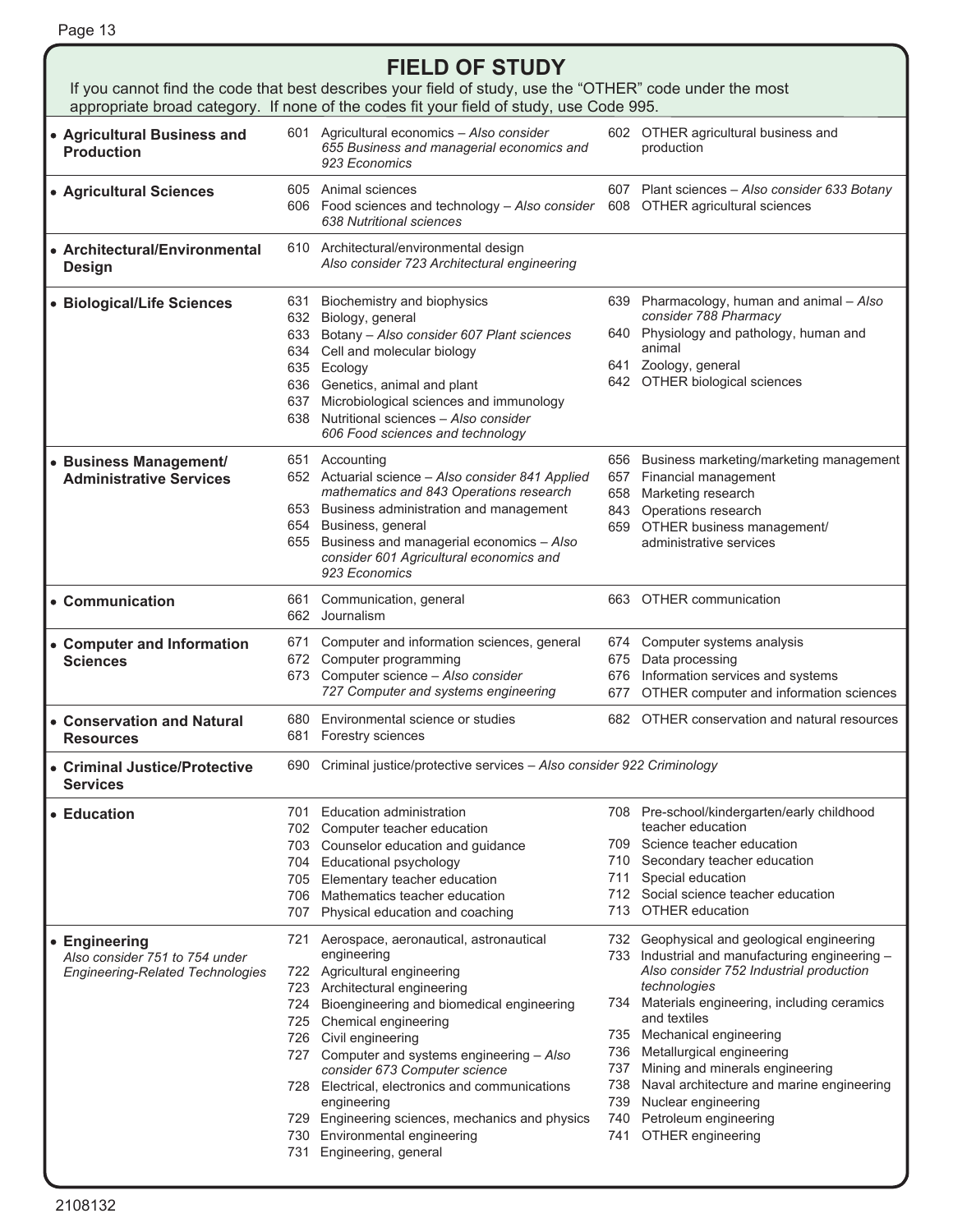## **FIELD OF STUDY (Continued)**

| • Engineering-Related<br><b>Technologies</b><br>Also consider 721 to 741 under<br>Engineering |                                                                                                                                                  | 751 Electrical and electronics technologies<br>752 Industrial production technologies - Also<br>consider 733 Industrial and manufacturing<br>engineering                                                                                                                                                           |                                 | 753 Mechanical engineering-related technologies<br>754 OTHER engineering-related technologies                                                                                                                                                                                                  |
|-----------------------------------------------------------------------------------------------|--------------------------------------------------------------------------------------------------------------------------------------------------|--------------------------------------------------------------------------------------------------------------------------------------------------------------------------------------------------------------------------------------------------------------------------------------------------------------------|---------------------------------|------------------------------------------------------------------------------------------------------------------------------------------------------------------------------------------------------------------------------------------------------------------------------------------------|
| • Languages, Linguistics,<br><b>Literature/Letters</b>                                        | 760<br>771                                                                                                                                       | English language, literature and letters<br>Linguistics                                                                                                                                                                                                                                                            |                                 | 772 OTHER foreign languages and literature                                                                                                                                                                                                                                                     |
| • Health and Related Sciences                                                                 | 781<br>782                                                                                                                                       | Audiology and speech pathology<br>Health services administration<br>783 Health/medical assistants<br>784 Health/medical technologies<br>785 Medical preparatory programs (e.g., pre-<br>dentistry, pre-medical, pre-veterinary)<br>786 Medicine (e.g., dentistry, optometry,<br>osteopathic, podiatry, veterinary) | 789<br>791                      | 787 Nursing (4 years or longer program)<br>788 Pharmacy - Also consider<br>639 Pharmacology, human and animal<br>Physical therapy and other rehabilitation/<br>therapeutic services<br>790 Public health (including environmental health<br>and epidemiology)<br>OTHER health/medical sciences |
| • Home Economics                                                                              | 800                                                                                                                                              | Home economics                                                                                                                                                                                                                                                                                                     |                                 |                                                                                                                                                                                                                                                                                                |
| • Law/Prelaw/Legal Studies                                                                    | 810                                                                                                                                              | Law/prelaw/legal studies                                                                                                                                                                                                                                                                                           |                                 |                                                                                                                                                                                                                                                                                                |
| • Liberal Arts/General Studies                                                                | 820                                                                                                                                              | Liberal arts/general studies                                                                                                                                                                                                                                                                                       |                                 |                                                                                                                                                                                                                                                                                                |
| • Library Science                                                                             | 830                                                                                                                                              | Library science                                                                                                                                                                                                                                                                                                    |                                 |                                                                                                                                                                                                                                                                                                |
| • Mathematics and Statistics                                                                  | 841<br>Applied mathematics - Also consider<br>843 Operations research and<br>652 Actuarial science<br>842 Mathematics, general<br>844 Statistics |                                                                                                                                                                                                                                                                                                                    |                                 | 843 Operations research - Also consider<br>841 Applied mathematics and<br>652 Actuarial science<br>845 OTHER mathematics                                                                                                                                                                       |
| • Parks, Recreation, Leisure,<br>and Fitness Studies                                          | 850                                                                                                                                              | Parks, recreation, leisure, and fitness studies                                                                                                                                                                                                                                                                    |                                 |                                                                                                                                                                                                                                                                                                |
| • Philosophy, Religion,<br><b>Theology</b>                                                    | 861                                                                                                                                              | Philosophy of science                                                                                                                                                                                                                                                                                              |                                 | 862 OTHER philosophy, religion, theology                                                                                                                                                                                                                                                       |
| • Physical Sciences                                                                           | 631<br>873<br>874                                                                                                                                | 871 Astronomy and astrophysics<br>872 Atmospheric sciences and meteorology<br>Biochemistry and biophysics<br>Chemistry, except biochemistry<br>Earth sciences                                                                                                                                                      | 875<br>876<br>877<br>878<br>879 | Geology<br>Geological sciences, other<br>Oceanography<br>Physics, except biophysics<br>OTHER physical sciences                                                                                                                                                                                 |
| • Psychology                                                                                  | 891                                                                                                                                              | Clinical psychology<br>892 Counseling psychology<br>704 Educational psychology<br>893 Experimental psychology                                                                                                                                                                                                      | 894                             | General psychology<br>895 Industrial/Organizational psychology<br>896 Social psychology<br>897 OTHER psychology                                                                                                                                                                                |
| • Public Affairs                                                                              |                                                                                                                                                  | 901 Public administration<br>902 Public policy studies                                                                                                                                                                                                                                                             |                                 | 903 OTHER public affairs                                                                                                                                                                                                                                                                       |
| • Social Work                                                                                 |                                                                                                                                                  | 910 Social work                                                                                                                                                                                                                                                                                                    |                                 |                                                                                                                                                                                                                                                                                                |
| • Social Sciences and History                                                                 |                                                                                                                                                  | 921 Anthropology and archaeology<br>922 Criminology - Also consider<br>690 Criminal Justice/Protective Services<br>923 Economics - Also consider<br>601 Agricultural economics and<br>655 Business and managerial economics<br>924 Geography<br>925 History of science                                             | 927                             | 926 History, other<br>International relations<br>928 Political science and government<br>929 Sociology<br>620 Area and ethnic studies<br>910 Social work<br>930 OTHER social sciences                                                                                                          |
| • Visual and Performing Arts                                                                  | 941                                                                                                                                              | Dramatic arts<br>942 Fine arts, all fields                                                                                                                                                                                                                                                                         |                                 | 943 Music, all fields<br>944 OTHER visual and performing arts                                                                                                                                                                                                                                  |
| • OTHER FIELDS                                                                                |                                                                                                                                                  | 995 OTHER FIELDS (Not Listed)                                                                                                                                                                                                                                                                                      |                                 |                                                                                                                                                                                                                                                                                                |